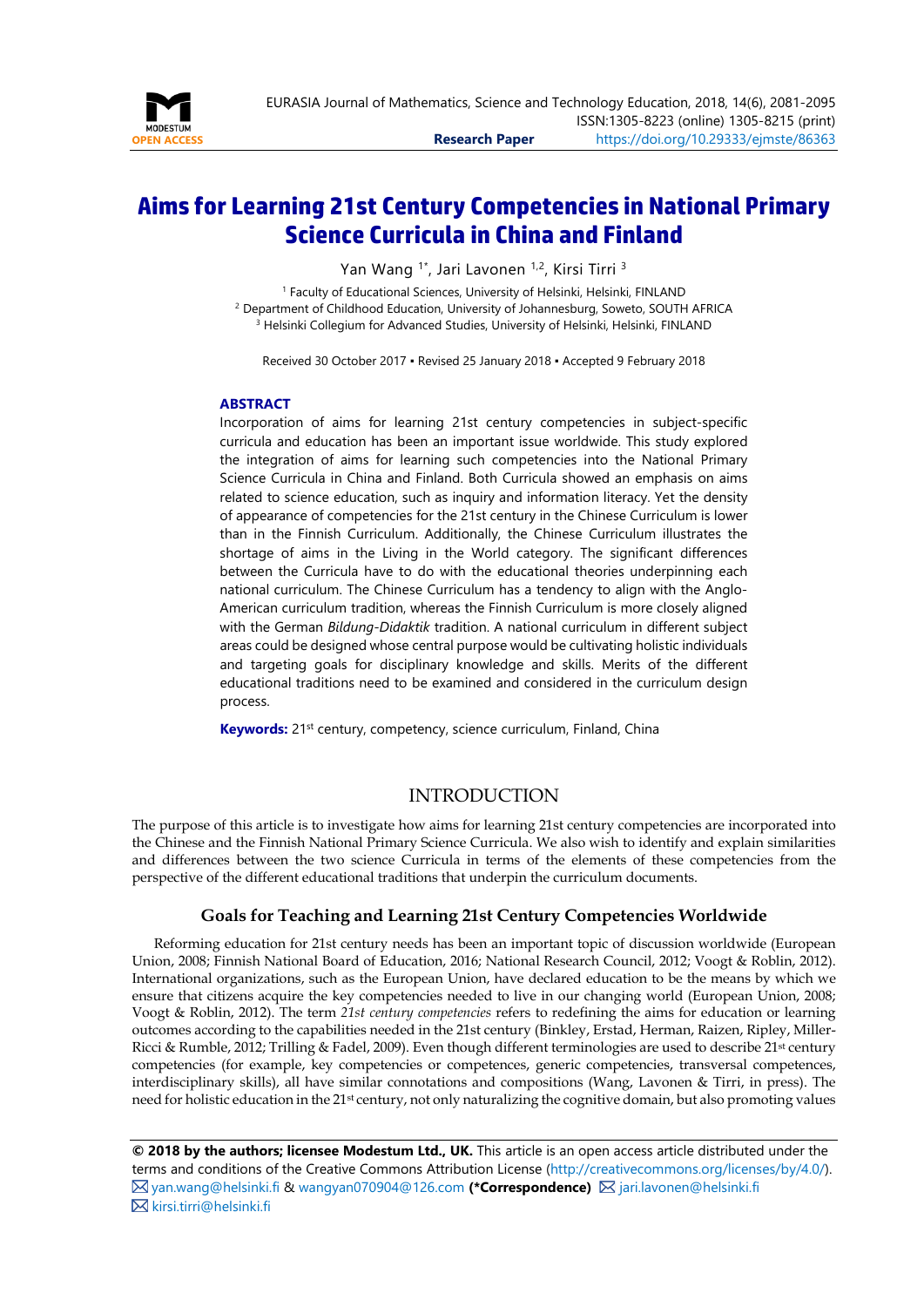#### **Contribution of this paper to the literature**

- In general, most of the 21st century competencies listed in the framework have been integrated into the Curriculum in both countries.
- Both the Chinese and the Finnish Science Curricula show an emphasis on aims for science-related competencies, information literacy and inquiry.
- The Chinese Science Curriculum illustrates a significant deficiency in integrating competencies related to aims for moral and rational individual living.

and worldviews along with a growth mindset for learning and ethical skills has been discussed (Ornstein & Hunkins, 2013; Tirri, 2016). In the present research 21<sup>st</sup> century competencies are defined as an integration of the knowledge, skills, attitudes, and values that all young people of our time are required to have (Ananiadou & Claro, 2009; European Union, 2008; National Research Council, 2012; Voogt & Roblin, 2012).

#### **Changes in the Chinese and the Finnish Curricula Echo Recent International Changes**

With the emergence of educational goals for 21st century competencies, countries around the world have developed their own frameworks for teaching these skills, including China and Finland. In June of 2016, China published the latest version of its document ''Core Competencies for Student Development'' after four years of research and discussion among researchers, educators, policymakers and teachers. The essence of the document is to cultivate the individual as a whole by emphasising ''core competencies'' in the following areas: 1) learning to learn, 2) living in a healthy way, 3) taking responsibility as a citizen, 4) practice, creativity and innovation, 5) knowledge of one's cultural heritage, and 6) scientific literacy. In Finland seven areas of core competencies (called ''transversal competences'' in the Finnish National Core Curriculum 2014) have been proposed, including 1) thinking and learning to learn, 2) cultural competence, interaction, and self-expression, 3) taking care of oneself, managing daily life, 4) multi-literacy (''Multi-literacy is the competence to interpret, produce and make a value judgement across a variety of different texts, which will help the pupils to understand diverse modes of cultural communication and to build their personal identity''), 5) competence in information and communication technology, 6) working-life competence and entrepreneurship, and 7) participation, involvement and building a sustainable future (Finnish National Board of Education, 2016).

The questions of how to integrate 21st century competencies into a national curriculum and into school subjects and how to teach these competencies through learning activities are some of the most important challenges in education today (Benade, 2014; Burden & Hall, 2005; National Research Council, 2012; Finnish National Board of Education, 2016; Reimers & Chung, 2016). The Chinese national curriculum is revised about every ten years, as is the Finnish national curriculum. The previous Chinese National Curriculum (an experimental version) was published in 2001 and revised in 2011. Since 2016, a new round of revisions has been in progress whose purpose is to integrate the newly published core competencies into different subjects. Curricula for different subjects at each level have been officially published one by one. However, the new National Primary Science Curriculum officially published in 2017 has not yet been written with the intention of integrating 21st century competencies.

By contrast, the seven areas of transversal competences in the Finnish National Core Curriculum for Basic Education 2014 were integrated into every level of education and into every subject, including science at the primary school level (Finnish National Board of Education, 2016; Vahtivuori-Hänninen et al., 2014). Moreover, the momentum for cultivating generic competencies in the Finnish curriculum began gathering steam in the 1970s. Objectives such as cross-curricular themes of "cultural identity and internationality" and "well-being and sustainable future" were proposed and integrated into different subjects in the Finnish National Core Curriculum in 2004 (Autio, Kaivola & Lavonen, 2007). However, Finland faces challenges in fulfilling the aims for 21<sup>st</sup> century competencies in reality.

#### **Curriculum Stability and Changes in China and Finland**

A national curriculum is a plan of study outlining the goals for education at a national level, and as such, it guides and regulates the instructional processes throughout a country (Oliva, 1997; Ornstein & Hunkins, 2013). A national curriculum includes subject matters, skills and values that policymakers expect students to learn (Cuban, 1992). It is not a neutral document; rather, ''it is produced out of the cultural, political, and economic conflicts, tensions and compromises'' (Apple, 1993, p. 1) of a given country and reflects national values (van den Akker, 2003). Although the national curriculum changes with a society's changing demands and the development of psychological and educational theories, the constancy of culture, values and theories, and traditions of schooling, teaching and learning are deeply embedded in a country's curriculum (Cuban, 1992).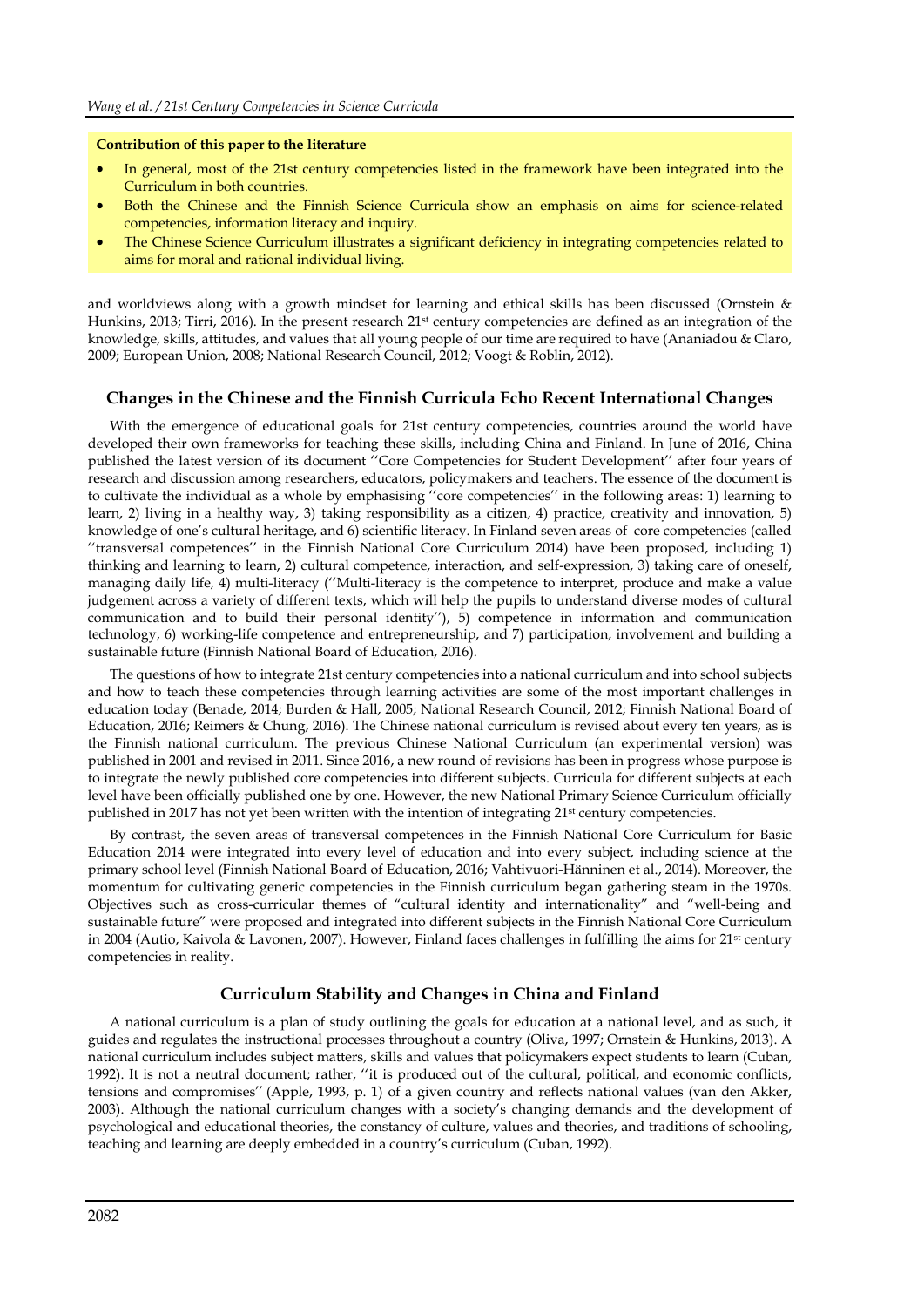The European-Scandinavian *Bildung-Didaktik* and the Anglo-American curriculum are two major curriculum theories and practices embedded in western countries (Autio, 2014; Westbury, 2000). American curriculum theory today and *Didaktik* are not far apart from the perspective of the present, because they are concerned with similar issues in education, for instance, teaching and learning goals. They have also developed dynamically through increasing interaction and globalized influences. In this research, *Bildung-Didaktik* and the Anglo-American curriculum refer to a traditional perspective, and the arguments are built on their differences. Nevertheless, this research does not aim to dichotomize the two traditions. To be specific, these two traditions are fundamentally different in their aims for teaching and learning, in the functions of a national curriculum within the institutional systems and in the roles of individual teachers (Pantić & Wubbels, 2012; Westbury, 2000). The *Bildung-Didaktik* tradition aims at cultivating individuals to be competent to live successfully and participate in society and, ideally, to reconstruct the society (Autio, 2014). It is a tradition that highlights the discourse or conversations between the teacher and students about the subject matter in each lesson and shows respect for teachers' academic freedom and autonomy (Autio, 2014; Hopmann, 2007; Saari, Salmela & Vilkkilä, 2014; Sahlberg, 2015; Westbury, 2000). Thus, although there is a *Lehrplan* (literally, a teaching plan) in the *Bildung-Didaktik* tradition, such a plan could only be meaningful and educative when implemented by well-trained teachers (Autio, 2014; Hopmann, 2007; Pantić & Wubbels, 2012; Westbury, 2000). Teachers are considered to be professional experts with complete freedom within the framework of an illustrated *Lehrplan* and are not assessed solely on the basis of students' learning outcomes (Westbury, 2000). By contrast, the development of the Anglo-American curriculum has been based on Tyler's Rationale and theories of psychology, which involve standardization and accountability in the educational system. Educational practices developed from this tradition focus on "transmission of knowledge" from society to learners, rather than on educating the whole person (Pantić & Wubbels, 2012; Westbury, 2000). The curriculum and the teaching plans are well-articulated in this tradition, and the educational goals in schools are meant to achieve the stated objectives and the illustrated contents. The teachers are considered passive agents of the system: they can be trained and certified, and they are assessed by the students' learning outcomes (Autio, 2014; Westbury, 2000). Their responsibilities are to follow and implement the requirements of the national curriculum.

The Finnish curriculum developed as a hybrid of the *Bildung-Didaktik* and Anglo-American curriculum traditions (Autio, 2014; Hopmann, 2007; Saari, Salmela & Vilkkilä, 2014; Sahlberg, 2015). *Bildung*, which means educating the whole person, is a fundamental premise of Finnish education, although after the Second World War the Finnish curriculum was influenced by the Anglo-American curriculum tradition and psychology theories from the United States (Autio, 2014; Lampiselkä, Ahtee, Pehkonen, Meri & Eloranta, 2007; Saari et al., 2014). The Finnish tradition highlights the individual's subjectivity as well as intersubjectivity, which considers both the rights and duties of citizens. Citizenship has been considered as part of the school curriculum in Finland, thanks to the distinguished statesman and philosopher Johan Vilhelm Snellman (Saari et al., 2014). Since the curriculum reforms in the 1990s, Finland's national school administration has been transformed from a centrally governed system to a decentralized system, and Finnish teachers have been given more and more autonomy (Lampiselkä et al., 2007). The national curriculum turns out to be a guideline for teaching instead of a complete set of requirements with goals and prepared materials. The teachers themselves participate in the development of national, local and school curricula. They can choose content and textbooks and can organize classes as they want.

The development of the Chinese curriculum has taken cues from America, the Soviet Union and other foreign countries, such as Japan (Zhang & Gao, 2014). Curriculum theory in China has been affiliated with the two western theories mentioned above and developed into a new pedagogical field called "Curriculum and Didactics" (Ding & Wang, 2013). Since the 1990s, the Chinese curriculum has been significantly affected by the Anglo-American curriculum, for instance in its standards of science (Ding, 2015), which like the American curriculum explain the aims of science education in detail. However, since the curriculum reforms in the early 2000s, studies of Chinese curriculum theory have pointed up the merits of Chinese traditional educational theories, including ideas from Confucianism, Taoism, and Buddhism, and the value of combining these with experiences and theories learned from western and other Asian countries (Autio, 2014; Pinar, 2014; Zhang & Gao, 2014). Similar to the concept of *Bildung*, Chinese education has a tradition of targeting the development of the whole person based on Chinese traditional wisdom, including Confucianism, Buddhism and Taoism. For example, from the perspective of Confucianism, the ultimate aim of education should be to cultivate a human being's virtue. Although the Chinese have been trying to change from a centralized to a decentralized educational system that gives teachers more autonomy, the national curriculum still plays a main part in curriculum implementation. Teachers follow the national curriculum faithfully step by step. For example, primary school science teachers struggle to follow the well-organized but large amount of content called for by the national curriculum within the prescribed, limited number of weekly lessons (Zhong & Gao, 2007). This means that in reality teachers seldom have the freedom they are encouraged to have.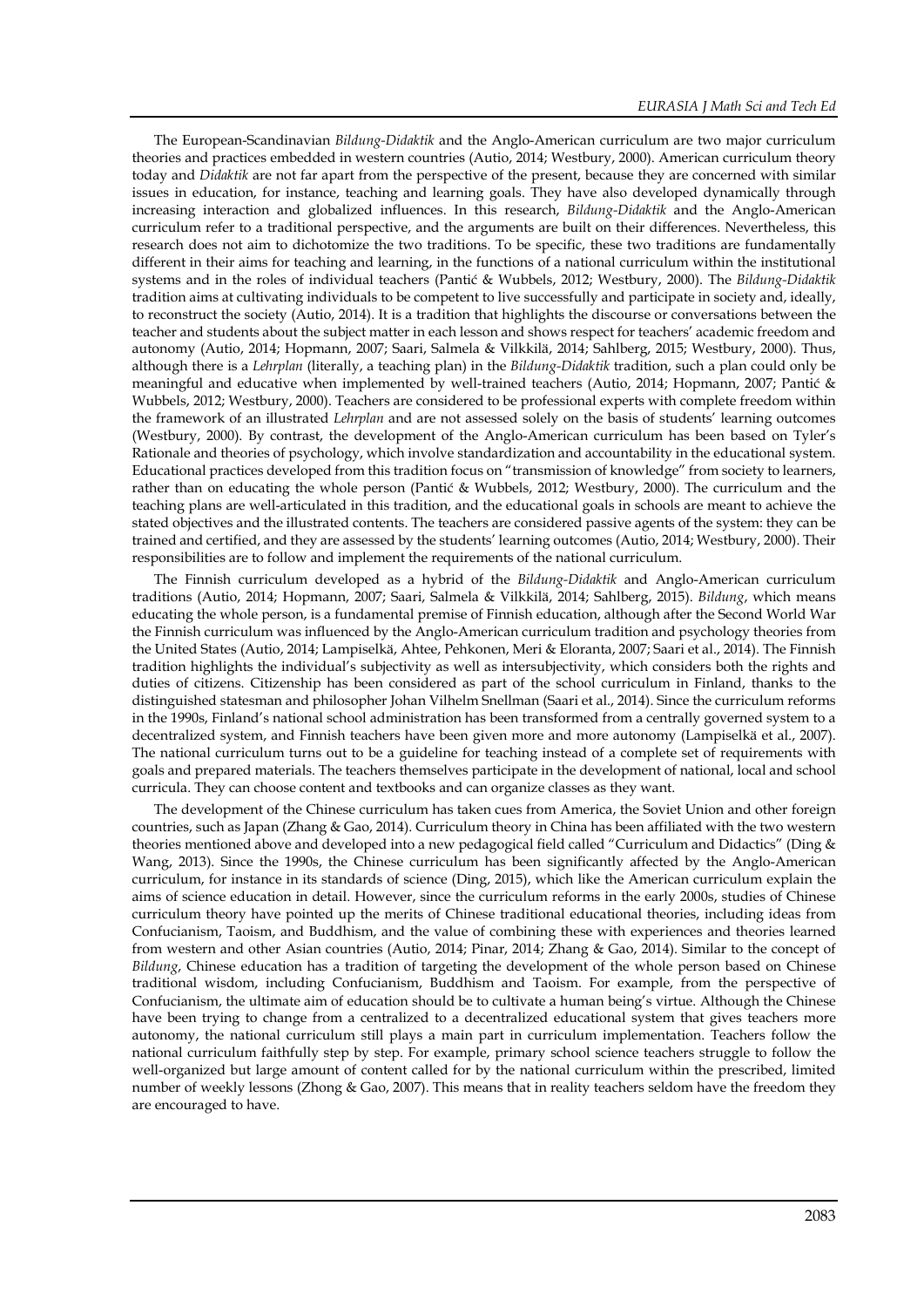#### **Science Education in China and Finland**

Science education is an unavoidable part of modern education (Millar, 2006). The Finnish Science Curriculum is part of the Core Curriculum, which includes all subjects at different levels. By contrast, the Chinese National Primary Science Curriculum (referred to below simply as "Finnish/ Chinese Curriculum") is an independent document. In both China and Finland, "science" is taught in primary schools as an integrated subject that includes different topics, such as physics, chemistry and biology. However, topic coverage differs in each country. The Chinese Curriculum includes physics, chemistry, biology and geography, as well as technology and engineering. The Finnish Curriculum includes biology, geography, physics, chemistry, health education and, not least, technology as integrated topics. In the Chinese context geography means natural geography only, whereas in the Finnish context, it includes human or cultural geography as well as natural geography.

In Finland, all the subjects are seen as equal and all are important, because the education aims at the development of the whole individual (Lavonen & Laaksonen, 2009; Sahlberg, 2015). In Finnish primary schools, science is called environmental studies and is taught by a class teacher in two lessons (45 minutes per lesson) a week in Grades 1-2, and on average in 2.5 lessons a week in Grades 3-6. By contrast, Chinese primary science education is peripheral in comparison to the Chinese languages and mathematics, taught by a subject teacher in science. Two lessons per week (45 minutes per lesson) are required in Grades 3-6. However, in reality, schools often lack the time to arrange a sufficient number of courses. The status of science education at the primary level has been changing in Chinese schools. Beginning in the autumn of 2018, primary science education will be compulsory from Grade 1 to Grade 6, parallel with the implementation of the new National Primary Science Curriculum.

#### **Significance of the Research and the Research Questions**

Comparing the curricula in China and Finland is worthwhile. Comparative research can help identify similarities and differences and may even reveal the "power" system and system of ideas (Goedegebuure & Van Vught, 1996; Tröhler, 2013). The two countries are based on different educational cultures, yet perform similarly in international assessments. Both have exhibited high levels of performance followed by a decline in international assessments with educational reforms (for example, the OECD Programme for International Student Assessment or PISA; see OECD, 2014; OECD, 2016). Disciplinary knowledge in science has been regarded as a powerful source of intellectual and moral capabilities, which could fulfil the task for teaching and learning 21<sup>st</sup> century competencies (Aktamis & Ergin, 2008; Boh Podgornik, Dolničar, & Glažar, 2017; Deng, 2015; Kind & Kind, 2007). Hence, research on science curricula has significance.

In the current paper, we address the following research questions:

- 1. How are 21st century competencies described in the Chinese and the Finnish National Primary Science Curricula?
- 2. What are the similarities and what are the differences in the elements of  $21<sup>st</sup>$  century competencies in the Primary Science Curricula of China and Finland?
- 3. How can we explain the similarities and differences in the integration of 21st century competencies found in the two Curricula?

#### ANALYTICAL FRAMEWORK

The analytical framework used in this research was developed in a pilot project that compared frameworks of 21<sup>st</sup> century competencies (Wang et al., in press). The framework has been revised by purposefully considering the intersection between the cultivation of generic competencies and science education.

Twelve competencies were identified, which were grouped into four categories that follow the Assessment and Teaching of 21st Century Skills (ATC21S) framework (Binkley et al., 2012); these are called Ways of Thinking, Ways of Working, Tools for Working and Living in the World (see **Table 1**). *Ways of Thinking* includes competencies focused on the cognitive domain (Cropley, 2011; Fisher, 1991; Hoskins & Fredriksson, 2008; Mason, 2007; Villalba, 2011). *Ways of Working* consists of competencies needed to carry out a project, including cognitive-based manners (Inquiry and Problem solving) and social-based manners (Communication and Collaboration) (Anderson, 2007; John-Steiner, 2011; Merriam-Webster online Dictionary; Ward, 2011). ''Inquiry'' and ''Problem solving'' were specifically revised in this research by considering their close relationship to science education (Abd-El-Khalick et al., 2004; Eylon & Linn, 1988). The category *Tools for Working* includes the competencies in comprehending or using ''tools''. Since ''Information literacy'' is the ability to recognize, locate and use information (concepts) needed for a certain context efficiently and effectively (Eisenberg, Lowe, & Spitzer, 2004), it can be seen as a ''tool'' in sciencerelated issues. *Living in the World* includes the competencies to negotiate the changing world with respect to life, social and cultural responsibilities.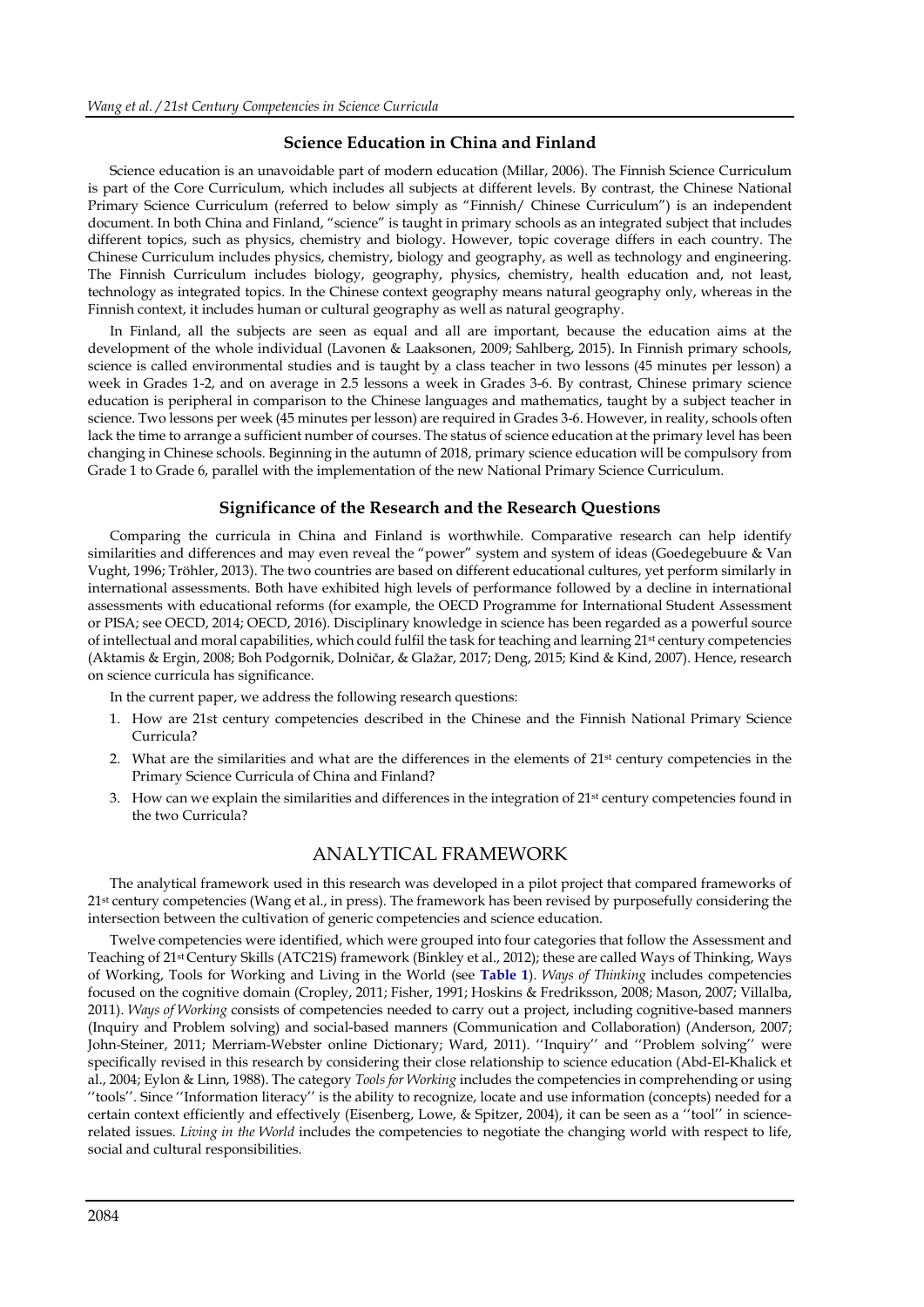| Category               | Subcategory                                                                           | Table 1. Analytical Framework for 21st Century Competencies<br><b>Operational definition</b>                                                                                                                                                                                                                                                                                                                                                                                                                                                                                           | <b>Example</b>                                                                                                                                                                                                 |
|------------------------|---------------------------------------------------------------------------------------|----------------------------------------------------------------------------------------------------------------------------------------------------------------------------------------------------------------------------------------------------------------------------------------------------------------------------------------------------------------------------------------------------------------------------------------------------------------------------------------------------------------------------------------------------------------------------------------|----------------------------------------------------------------------------------------------------------------------------------------------------------------------------------------------------------------|
| Ways of<br>Thinking    | Creative thinking                                                                     | Imaginative (thinking from various novel aspects), inventive competency,<br>which involves the generation of new ideas (connecting and summarizing<br>information or ideas in novel ways) (Fisher, 1991) and the production of<br>relevant and effective novelty (Cropley, 2011).                                                                                                                                                                                                                                                                                                      | [The curriculum is designed to] cultivate<br>students' awareness of innovation,<br>awareness of environmental protection<br>and social responsibility, and learning to<br>cooperate with others.               |
|                        | Critical thinking                                                                     | Involves the evaluation, analysis, synthesis and interpretation of<br>something to provide a judgement or promotes thinking or valuing ideas,<br>facts and methods from different perspectives, usually from an opposite<br>perspective (Mason, 2007; Villalba, 2011).                                                                                                                                                                                                                                                                                                                 | Cultivate critical thinking skills.                                                                                                                                                                            |
|                        | Using<br>metacognition<br>(Learning to<br>learn)                                      | Using metacognition refers to the ability to pursue and persist in<br>learning, to organize one's own learning, reflecting on the learning, and<br>adjusting the learning process, including through effective management<br>of time and information, both individually and in groups (Hoskins &<br>Fredriksson, 2008). Learning to learn refers to the competency for lifelong by themselves and study individually.<br>learning. (In this research, the main characteristic of the metacognition<br>competency is seen as the manifestation of the Learning to learn<br>competency.) | Makes students learn to regulate study                                                                                                                                                                         |
| Ways of<br>Working     | Inquiry                                                                               | Refers to a systematic action process in investigating, collecting, and<br>examining issues in a situation.<br>In a science inquiry (science practice), it means that one is asking<br>questions, planning and carrying out investigations; analysing and<br>interpreting data; and developing explanations (Anderson, 2007).                                                                                                                                                                                                                                                          | The multidisciplinary nature of<br>environmental studies requires students<br>to learn to acquire, process, produce,<br>present, evaluate, and appraise<br>information in different situations.                |
|                        | Problem-solving                                                                       | Refers to a systematic process whereby the person overcomes obstacles<br>and moves from a beginning state to a goal state (Ward, 2011). The<br>problem can be science- or technology-related knowledge or life-<br>situation related.                                                                                                                                                                                                                                                                                                                                                  | To make students learn to solve<br>practical problems in life.                                                                                                                                                 |
|                        | Collaboration                                                                         | A competency in studying or working with one or more individuals in<br>groups, where participants help and support each other with<br>complementary skills, interacting to create a shared understanding that<br>none had previously possessed or could have come to on their own<br>(John-Steiner, 2011).                                                                                                                                                                                                                                                                             | Learning to co-operate with others                                                                                                                                                                             |
|                        | Communication                                                                         | The competency of using words, sounds, signs, or other behaviours to<br>express or exchange information, such as ideas, thoughts and feelings, to<br>someone else with respect or listening to other people (Merriam-Webster discuss and communicate these with<br>online Dictionary).                                                                                                                                                                                                                                                                                                 | Students should learn to present the<br>inquiry process and results and to<br>classmates.                                                                                                                      |
| Tools for<br>Working   | Information<br>literacy                                                               | The ability to recognize and comprehend scientific concept, then locate,<br>and use information (concepts) needed for a certain context efficiently<br>and effectively, for example, to explain phenomena using scientific<br>concepts (Eisenberg, Lowe & Spitzer, 2004).                                                                                                                                                                                                                                                                                                              | In chemistry, it is central to explain their<br>properties, structures and changes that<br>take place in them.                                                                                                 |
|                        | ICT literacy                                                                          | Refers to the ability to recognize, locate and use information needed for<br>a certain context efficiently and effectively via information and<br>communication technology.                                                                                                                                                                                                                                                                                                                                                                                                            | To instruct the pupil to use information<br>and communication technology<br>responsibly, safely and ergonomically<br>for acquiring, processing and presenting<br>information and as a means of<br>interaction. |
| Living in<br>the World | Citizenship                                                                           | Refers to competency in participating in civic activities/ in society-related<br>activities. It includes, but is not limited to environmentally-friendly<br>activities, the economy or society development activities, energy-saving<br>activities.                                                                                                                                                                                                                                                                                                                                    | Improve the [students'] ability to<br>facilitate the development of society<br>and the economy.                                                                                                                |
|                        | Life and career                                                                       | A set of different competencies in understanding unstable situations,<br>settling the challenges in a changeable world with intentions for a good,<br>rational and moral life.                                                                                                                                                                                                                                                                                                                                                                                                         | Promote the development of<br>competence that supports health, well-<br>being and safety.                                                                                                                      |
|                        | Personal and<br>Social<br>responsibility<br>(cultural<br>awareness and<br>competence) | Refers to competency in tolerance and respect for people different from<br>themselves and of other backgrounds, for example, in race, ethnicity,<br>lifestyles. It includes cultural and global awareness and sensitivity and<br>personal identification (Musil, 2009). It manifests in aspects of culture,<br>humanity, and morality in science education.                                                                                                                                                                                                                            | The pupils practise their emotional skills<br>and promote mental well-being, such as<br>respecting themselves and others<br>according to their age.                                                            |

## **METHODS**

The study went through the stages of defining categories and coding rules, a pilot test, a revision of the coding guidelines and a final coding of the text. The deductive content analysis process followed the examples of Weber (1990), Mayring (2015) and Schwarz (2015). The framework above offers an objective and neutral perspective for comparing the two Curricula. The coding examples and the approach to coding are shown below (for more examples, see **Table 1**). Each coding unit includes one idea. To increase validity and reliability, three authors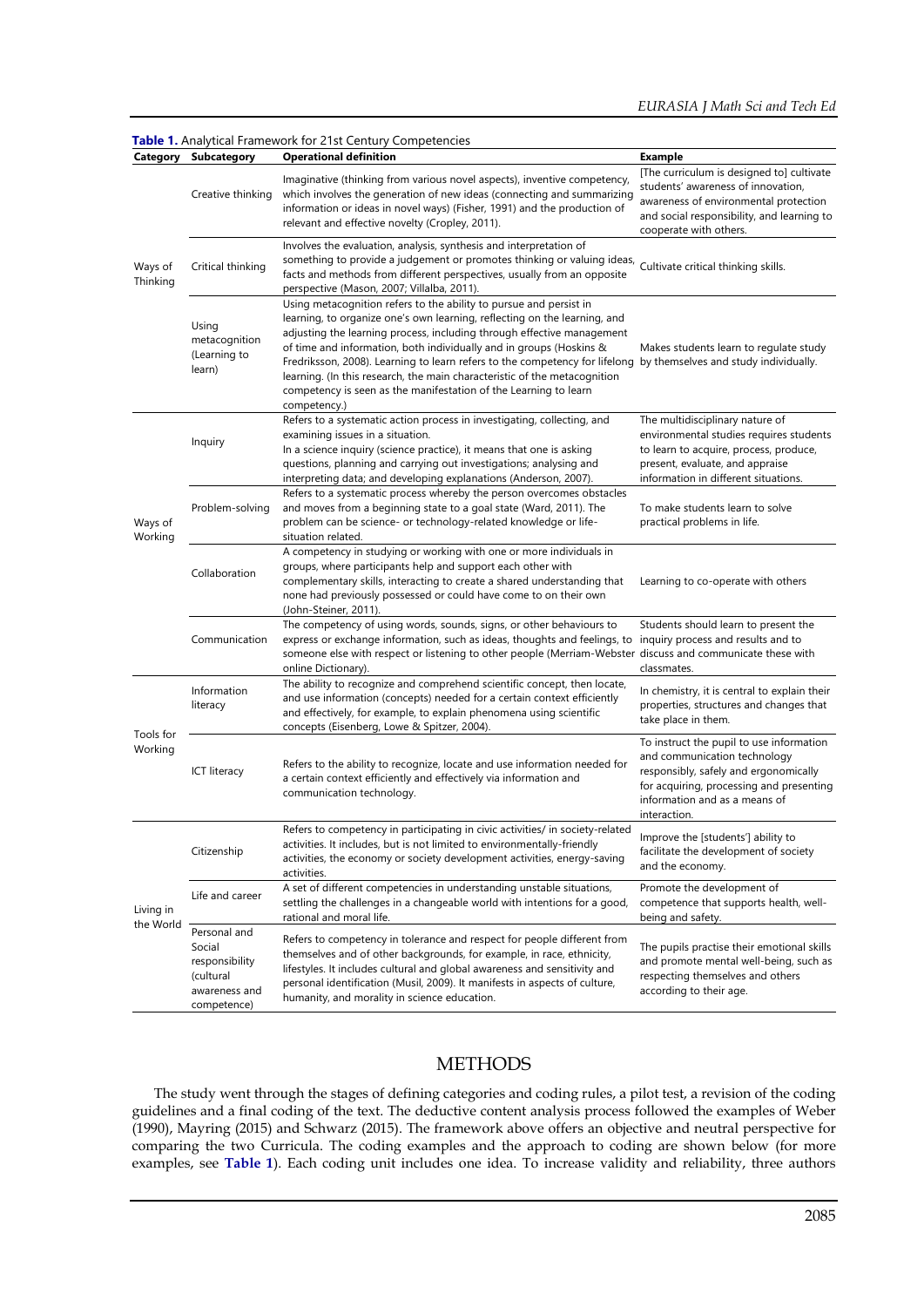worked together and were involved in the pilot analysis. The first author is a doctoral student in Finland who is familiar with Chinese education and the Chinese curriculum and is doing research on science education and curriculum studies. The second author is a professor of science education and has 25 years of experience in science education research. He has participated in preparing the Finnish national level curriculum since the 1990s and has written several papers, supervised PhD theses and examined theses in curriculum research. Moreover, he has evaluated several foreign curricula in science and teacher education. The third author is a Finnish full professor in education who has done comparative research in teaching and learning for 25 years and whose expertise is comparing the educational aims of diverse countries. The first author translated the Chinese Curriculum into English. The first two authors then carried out a pilot analysis. Based on the pilot coding, the three authors further discussed and revised the categories and coding rules. Half the Finnish Curriculum was analysed independently by the first two authors. The agreement was 0.5. Then the description of categories was further clarified, and the units difficult to code were discussed by the three analysts. After the revision Cohen's kappa representing interrating agreement reached 0.87; as 0.81-0.89 is an almost perfect agreement (Viera & Garrett, 2005), the number demonstrates the reliability of the analysis.

Examples from the Chinese Curriculum:

[The curriculum is designed to] cultivate students' awareness of innovation, awareness of environmental protection and social responsibility, and learn to co-operate with others. (Chinese Curriculum, p. 2)

- Creative thinking (*''Innovation'' connects with the creative ideas and awareness, demonstrating the competency of creative thinking.*)
- Citizenship (*Both ''environmental protection'' and ''social responsibility'' demonstrate the requirements for competency of living as a responsible citizen.)*
- Collaboration (*''Co-operation with others'' demonstrates working together with others or peers, belonging to the competency of collaboration*.)

Examples from the Finnish Curriculum:

The multidisciplinary nature of environmental studies requires [students] to learn to acquire, process, produce, present, evaluate, and appraise information in different situations (Finnish Curriculum, p. 5).

- Inquiry (''*Acquire'', ''process'', ''produce'', ''observe'', or ''conduct research'' demonstrate the competency of inquiry*)
- Communication *(To ''present'' or ''discuss'' demonstrates the competency of communication*)

In chemistry, it is central to: … explain [different substances'] properties, structures, and changes that take place (Finnish Curriculum, p. 1).

- Information literacy (*''Explain'' is based on the usage of concepts, demonstrating the competency of information literacy*)

In health education, it is essential to understand factors in the environment and in human activities that support and protect health and promote the competence that supports health, well-being and safety (Finnish Curriculum, p. 1).

- Life and career (*Usually, ''well-being'' demonstrates the competency of life and career. Well-being means competency for living in a wellness way in a changeable world.*)

After the coding process, we calculated the observed frequencies and percentages for each category and subcategory to demonstrate how often the competencies appeared. The distributions between subcategory frequencies in the Chinese and Finnish Curricula were compared, using a Chi-Square Test ( $\chi^2$ ), which tests the hypothesis that the row and column variables are independent without indicating strength or direction of the relationship. The Chi-Square Test was done via an online tool (Preacher, 2001). The direct quotations from both curricula were shown to demonstrate how the aims of learning the competencies are presented similarly or differently in aspects of content (whether the description of a specific competency belongs to a similar area) or mode of description (what specific words used or from whose/ which viewpoint the aims for a specific competency were described).

### RESULTS

#### **Distribution of the Competencies as a Whole in the Two Curricula**

Based on the total number, the Chinese Curriculum included more units of 21st century competencies (N=397) than the Finnish Curriculum (N=295). However, the length of the Finnish Curriculum text (9 pages, 3,942 words analysed) is much shorter than the Chinese (38 pages, 25,692 words analysed), which demonstrates that the density of appearance of 21st century competencies is higher in the Finnish Curriculum than in the Chinese.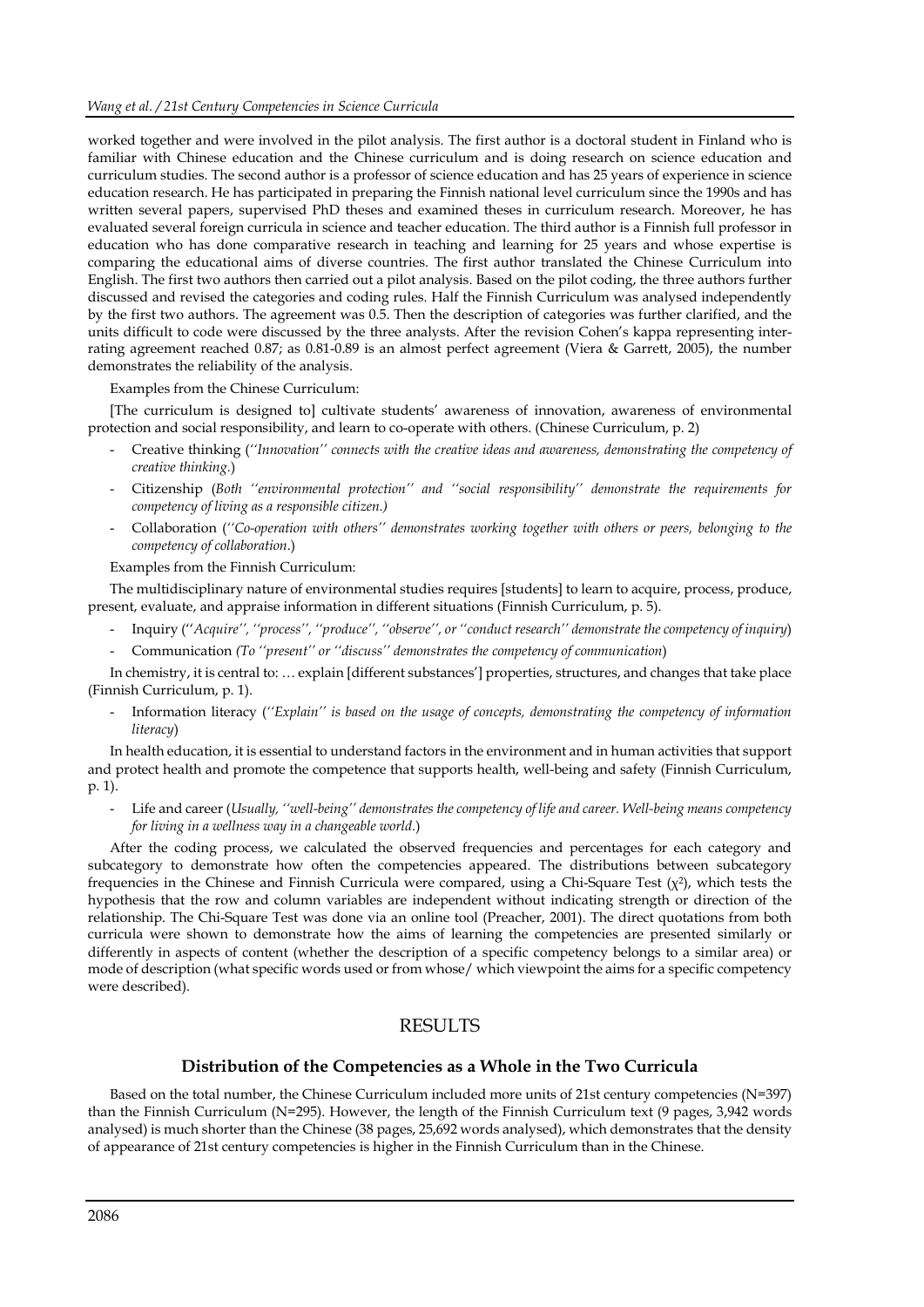| <b>Categories/ Subcategories</b>        | China       | Ranking | <b>Finland</b> | Ranking |
|-----------------------------------------|-------------|---------|----------------|---------|
| Ways of Thinking                        | 61 (15.4%)  |         | 41 (13.9%)     |         |
| Critical thinking                       | 20 (5.0%)   | 6       | 11 (3.7%)      | 8       |
| Creative thinking                       | 15 (3.8%)   | 8       | 10 (3.4%)      | 10      |
| Using metacognition (Learning to learn) | 26 (6.6%)   | 4       | 20 (6.8%)      | 5       |
| Ways of Working                         | 155 (39.0%) |         | 116 (39.3%)    |         |
| Inquiry                                 | 102 (25.7%) | 2       | 82 (27.8%)     |         |
| Problem solving                         | 23 (5.8%)   | 5       | $6(2.0\%)$     | 12      |
| Collaboration                           | 11 (2.8%)   | 9       | 17 (5.8%)      | 6       |
| Communication                           | 19 (4.8%)   | 7       | 11 (3.7%)      | 8       |
| <b>Tools for Working</b>                | 151 (38.0%) |         | 59 (20.0%)     |         |
| ICT                                     | $1(0.2\%)$  | 10      | 7 (2.4%)       | 11      |
| Information literacy                    | 150 (37.8%) |         | 52 (17.6%)     | 2       |
| Living in the World                     | 30 (7.6%)   |         | 79 (26.8%)     |         |
| Citizenship                             | 29 (7.3%)   | 3       | 36 (12.2%)     | 3       |
| Life and career                         | $0(0.0\%)$  | 12      | 27 (9.2%)      | 4       |
| Personal and social responsibility      | $1(0.2\%)$  | 10      | 16 (5.4%)      |         |
| Total                                   | 397         |         | 295            |         |

**Table 2.** Frequencies and percentages of different 21st century competencies

 $\chi^2$ =58.1, p<0.05 (according to the distribution of frequencies in each category)

The frequency distributions of 21st century competencies are, in general, significantly different in the two primary science Curricula (χ2=58.1, p<0.05; see **Table 2**). In the Chinese Curriculum, the frequencies and distribution of the competencies/subcategories are from 0 (Life and Career, 0%) to 150 (Information Literacy, 37.8%); the distribution of the main categories is from 7.6% (Living in the World) to about 39% (Ways of Working and Tools for Working) (see **Table 2**). It demonstrates a large gap between the categories, especially a minor emphasis on Living in the World category. In the Finnish Curriculum, the frequencies and distribution of the competencies are from 6 (Problem Solving, 2%) to 82 (Inquiry, 27.8%); the distribution of the main categories is from 13.9% (Ways of Thinking) to 39.3% (Ways of Working), the Tools for Working (20%) and Living in the World (26.8%) categories are compositions with numbers in the middle. As a whole, the spread of the distribution in the Finnish Curriculum is not as large as in the Chinese Curriculum.

The Curricula in both countries emphasized learning the competencies needed in inquiry-orientated work and information literacy. Ways of Thinking and Ways of Working are the two categories similarly weighted in both. The most emphasized feature was ''Inquiry'' in Ways of Working. The difference in emphasis is most strikingly manifested in the categories Tools for Working and Living in the World. ''Information literacy'' takes up the largest share of the Tools for Working category, which demonstrates that learning concepts are highly valued in Chinese science education. In the Finnish Curriculum, Tools for Working ranks third and has a significantly lower percentage (20%) than in the Chinese Curriculum (38%).

#### **Similarities and Differences in Competencies in the Ways of Thinking Category**

The distribution of frequencies in the Ways of Thinking subcategories in the two countries is not significant (χ2=0.49, p=0.78; see **Table 3**). "Using metacognition (Learning to learn)" is the most highly emphasized competency in both Curricula (42.6% in the Chinese Curriculum, 48.8% in the Finnish Curriculum). There are both similarities and differences in the descriptions of using metacognition in the two Curricula. Both described using metacognition from a general perspective as well as from a subject-based perspective. In the general perspective, using metacognition is described as ''lifelong learning'' in the Chinese Curriculum and ''sustainable development'' or ''sustainable future'' in the Finnish Curriculum. Persistence in working is mentioned as a "Using metacognition" subcategory in both Curricula. In the subject-based perspective, learning to make plans and reflect on one's own research are highlighted in both Curricula. For example, ''[teachers should] guide and encourage the pupil to set personal study goals and make persistent efforts to achieve them and recognize his or her own competence in environmental studies'' (Finnish Curriculum, p. 6); ''The students should learn to reflect on their own inquiry process, methods, and results, as well as make self-evaluation and revise the research plan'' (Chinese Curriculum, p. 7).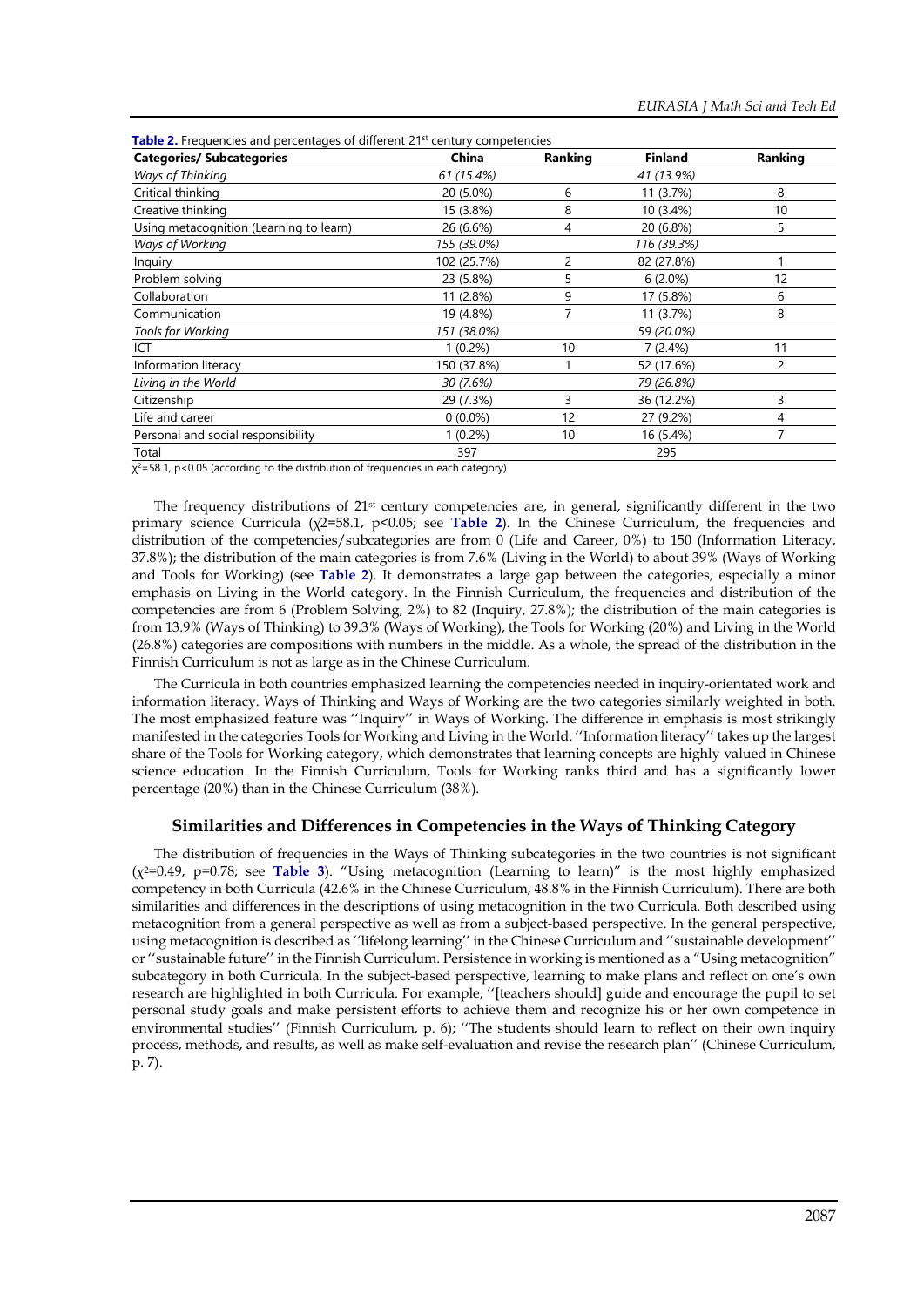| <b>Table 5.</b> Distribution of subcategories in Ways of Thinking |            |                |  |
|-------------------------------------------------------------------|------------|----------------|--|
| Subcategory                                                       | China      | <b>Finland</b> |  |
| Critical thinking                                                 | 20 (32.8%) | $11(26.8\%)$   |  |
| Creative thinking                                                 | 15 (24.6%) | 10 (24.4%)     |  |
| Using metacognition (Learning to learn)                           | 26 (42.6%) | 20 (48.8%)     |  |

**Table 3.** Distribution of subcategories in Ways of Thinking

 $\chi^2$ =0.49, p=0.78

**Table 4.** Distribution of subcategories in Ways of Working

| Subcategory     | China       | <b>Finland</b> |
|-----------------|-------------|----------------|
| Inquiry         | 102 (65.8%) | 82 (70.7%)     |
| Problem solving | 23 (14.8%)  | 6(5.2%)        |
| Collaboration   | $11(7.1\%)$ | 17 (14.7%)     |
| Communication   | 19 (12.3%)  | 11 (9.5%)      |

χ<sup>2</sup>=10.2, p<0.05

Critical thinking is highlighted almost equally in each Curriculum (32.8% in the Chinese and 26.8% in the Finnish; see **Table 3**). Critical thinking is typically mentioned in science contexts in both Curricula. Students are encouraged to ask questions and to think deeply, based on activities or assignments related to the science context. For example, in the Finnish Curriculum, ''[Teachers] encourage the pupil to wonder, ask questions, and use collaborative discussions as the basis for small research assignments and other activities" (p. 2); in the Chinese Curriculum, ''in studying science, students learn to be critical and ask questions…'' (p. 8).

Creative thinking is referred to with the words "creativity" and "innovation" and has a percentage of around 24% in both science Curricula (see **Table 3**). Creative thinking is illustrated as encouraging students to think from different perspectives or to find different ways to solve a problem. "Creative", "different" and their derivatives are the typical keywords used to describe this competency. For example, "[Teachers] inspire pupils to experiment, invent, and be creative together" (Finnish Curriculum, p. 6); "[Students] experiment and find different alternatives and solutions to everyday problems" (Finnish Curriculum, p. 3); "[Students] try to use different materials, strategies, methods in conducting scientific inquiry and experience the joy of creativity and innovation'' (Chinese Curriculum, p.8). Both Curricula encourage students to transform their creative ideas into innovations that will connect science with technology or handiwork. For example, ''[Students] try to make models or real objects based on their creative ideas'' (Chinese Curriculum, p. 38); ''[Teachers need] to inspire the pupils to experiment, invent, build, and innovate together with other pupils'' (Finnish Curriculum, p. 2).

#### **Similarities and Differences in Competencies in the Ways of Working Category**

The distribution of frequencies in the Ways of Working subcategories is significantly different in the two countries (χ2=10.2, p<0.05). In both Curricula inquiry is the most highly emphasized competency in this category, and is well integrated into the science contexts (see **Table 4**). During the coding process, Inquiry is closely related to scientific literacy, such as the ability to explore or observe (Anderson, 2007). For example, ''Pupils observe motion and consider the reasons for changes in motion'' (Finnish Curriculum, p. 3). Some examples illustrating the different descriptions in the Chinese and Finnish Curricula involve the notion of ''scientific inquiry''. In the Chinese Curriculum, ''scientific inquiry'' as a word appears 26 times, whereas at no time is ''scientific inquiry'' mentioned in the Finnish Curriculum, although ''inquiry-based'' is mentioned twice. For example, ''Differentiation to meet individual needs may be supported by an inquiry-based working method and exercises completed at various levels of thinking skills'' (Finnish Curriculum, p. 9). Although the Chinese Curriculum describes the goals of inquiry as including such competencies as observation – for example, ''students learn to observe and compare phenomena and objectives, and propose scientific questions in which they are interested  $(p. 7)$ " – it also mentions inquiry as a general word. However, the Finnish Curriculum presents the goals with specific verbs belonging to inquiry; for example, ''the pupils observe motion and consider the reasons for changes in motion" (p. 3).

Problem solving ranks as the second highest subcategory in the Chinese Curriculum (N=23, 14.8%), but it is the lowest subcategory in the Finnish Curriculum (N=6, 5.2%; see **Table 4**). In the Chinese Curriculum, Problem solving is not only described as a general concept, but also is integrated into content in the area of technology and engineering. For example, ''Students can use a lever, pulley, slope, axle, or other simple machines to solve practical problems in daily life'' (Chinese Curriculum, p. 37). However, in the Finnish Curriculum, Problem solving appears only as a general concept. For example, ''[Students] experiment and find different alternatives and solutions to everyday problems'' (Finnish Curriculum, p. 3).

The Chinese and Finnish Curricula show different emphases on the competencies of collaboration and communication. The Chinese Curriculum places more emphasis on communication (N=19, 12.3% in Communication, N=11, 7.1% in Collaboration; see **Table 4**). By contrast, the Finnish Curriculum places more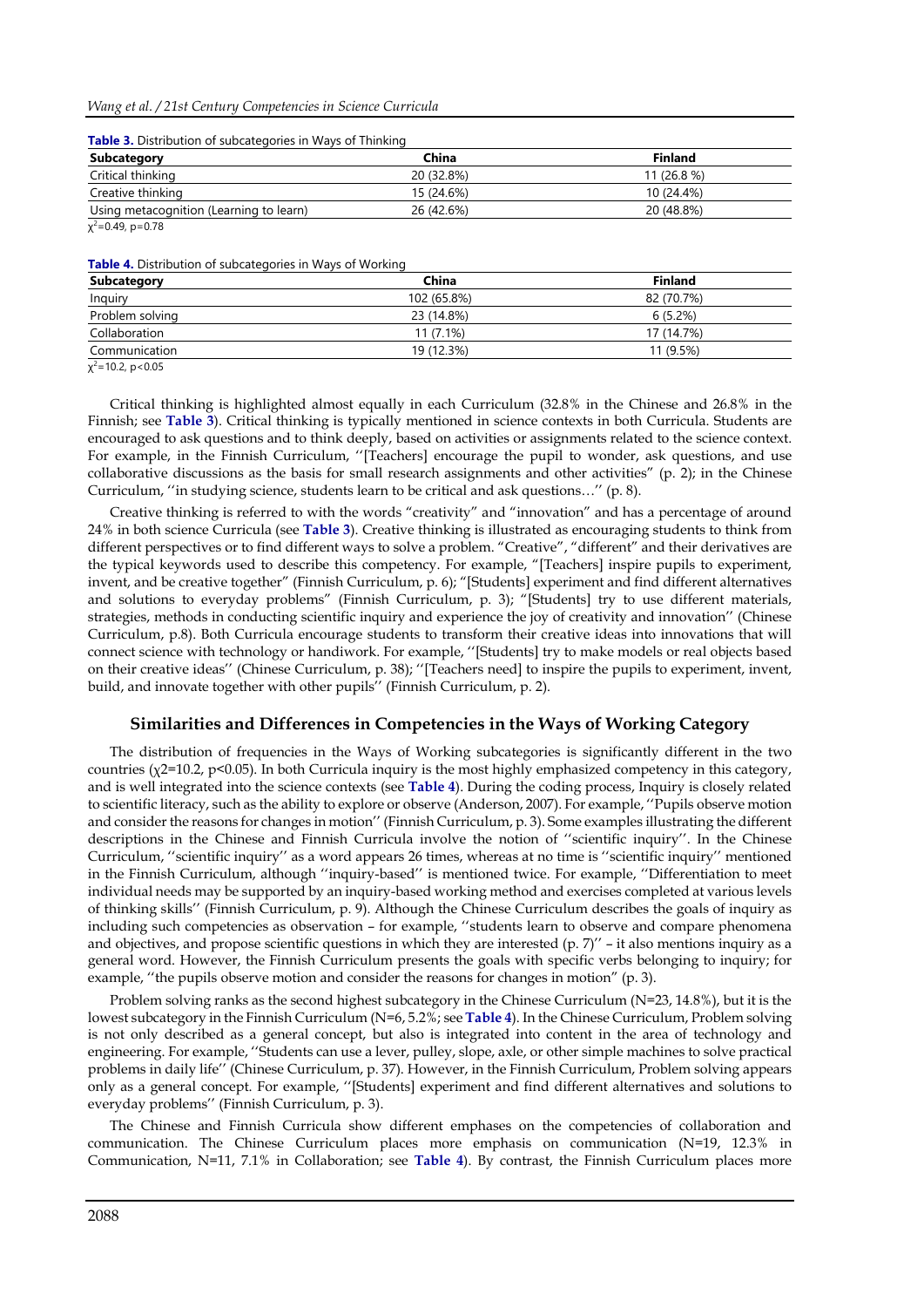| <b>Subcategory</b>              | China       | <b>Finland</b> |
|---------------------------------|-------------|----------------|
| ICT                             | 1(0.7%)     | 7 (11.9%)      |
| Information literacy (concepts) | 150 (99.3%) | 52 (88.1%)     |

emphasis on collaboration (N=17, 14.7% in Collaboration, N=11, 9.5% in Communication). But the total frequency of Communication and Collaboration mentioned in both Curricula is much lower than the total number of times Inquiry and Problem solving are mentioned. Both Curricula describe collaboration and communication from the perspectives of general competency and science-based content. Communication and collaboration are integrated as competencies in presenting the results of scientific research or as a process of doing research as part of a team. From this perspective, both Curricula present the goals similarly; for example, ''Students should learn to present the inquiry process and results, and discuss and communicate these with classmates'' (Chinese Curriculum, p. 7); ''To guide the pupil to recognize causal relationships, draw conclusions from his or her results, and present the results and research in different ways'' (Finnish Curriculum, p. 6). By comparison, the Finnish Curriculum also presents a different view of communication and collaboration. In describing collaboration, the Finnish Curriculum refers to ''community'' and ''well-being'', thereby demonstrating sustainable expectations of students and of society; for example, ''Working as a community supports learning together and drawing on different strengths'' (Finnish Curriculum, p. 4). In describing communication, the Finnish Curriculum lists goals for cultivating the whole person; for example, ''to inspire the pupil to express himself or herself and listen to others as well as to support the pupil in recognizing, expressing, and regulating his or her emotions'' (Finnish Curriculum, p. 6). This describes the goals for encouraging students to express not only their views, but also their emotions and attitudes. However, the Chinese Curriculum encourages the expression of views or ideas only, although both Curricula are pedagogically student-centred.

#### **Similarities and Differences in Competencies in the Tools for Working Category**

The Chi-Square tests for differences in distribution in the Tools for Working category are significantly different in the Finnish and Chinese Curricula (χ2=14.5, p<0.05). Compared to the frequencies of Information literacy, ICT is seldom mentioned in either Curriculum (see **Table 5**).

In the Chinese Curriculum, ICT was mentioned once as a tool with which students could present what they had learned. ''Students learn to present their ideas via language or digital images, such as photos, videos, pictures…'' (Chinese Curriculum, p. 38). ICT was described in three ways in the Finnish Curriculum. One is the same as in the Chinese Curriculum, namely to present the results of student learning in different ways, for example, ''guide the pupil to recognise causal relationships, to draw conclusions from his or her results, and to present the results and research in different ways'' (Finnish Curriculum, p. 6). Elsewhere, ICT is described as a learning environment, as in this example: ''In addition to school facilities and the teaching group, the learning environments include a versatile range of local natural and built environments, various communities and interaction situations, ICT environments as well as local opportunities, including cooperation with 'nature schools', museums, companies, non-governmental organizations, and nature and science centres'' (Finnish Curriculum, p. 8). The third mention points directly to the goals and ethics of using ICT: ''to instruct the pupil to use information and communication technology responsibly, safely, and ergonomically for acquiring, processing, and presenting information and as a means of interaction'' (Finnish Curriculum, p. 6).

Verbs such as "describe" and "explain" are identified as symbols of Information literacy. For example, "describe the property of some material, such as magnetism and transparency..." (Chinese Curriculum, p. 11). In only one instance are the information literacy competencies apparently not closely related to a specific science content in the Chinese Curriculum: ''Stress learning by doing and cultivate students' ability in collecting and processing information about science'' (Chinese Curriculum, p. 6). One example from the Finnish Curriculum is the following:

*[Teachers should] guide the pupil in perceiving the environment, human activities, and related phenomena using the concepts of environmental studies and developing his or her conceptual structures from preconceptions toward accurate use of concepts (Finnish Curriculum, p. 7).*

#### **Similarities and Differences in Competencies in the Living in the World Category**

Based on the total frequencies, the Finnish Curriculum (N=79) places a much higher value on Living in the World than the Chinese Curriculum (N=30). The Chi-Square tests comparing distribution differences in these subcategories are significant (χ2=23.8, p<0.05). In the Chinese Curriculum, Citizenship is the most heavily weighted factor (N=29, 96.7%), while Life and career (N=0, 0%) and Personal and social responsibility (N=1, 3.3%) appear only rarely. In the Finnish Curriculum, the Citizenship subcategory is also the most highly ranked (N=36, 45.6%).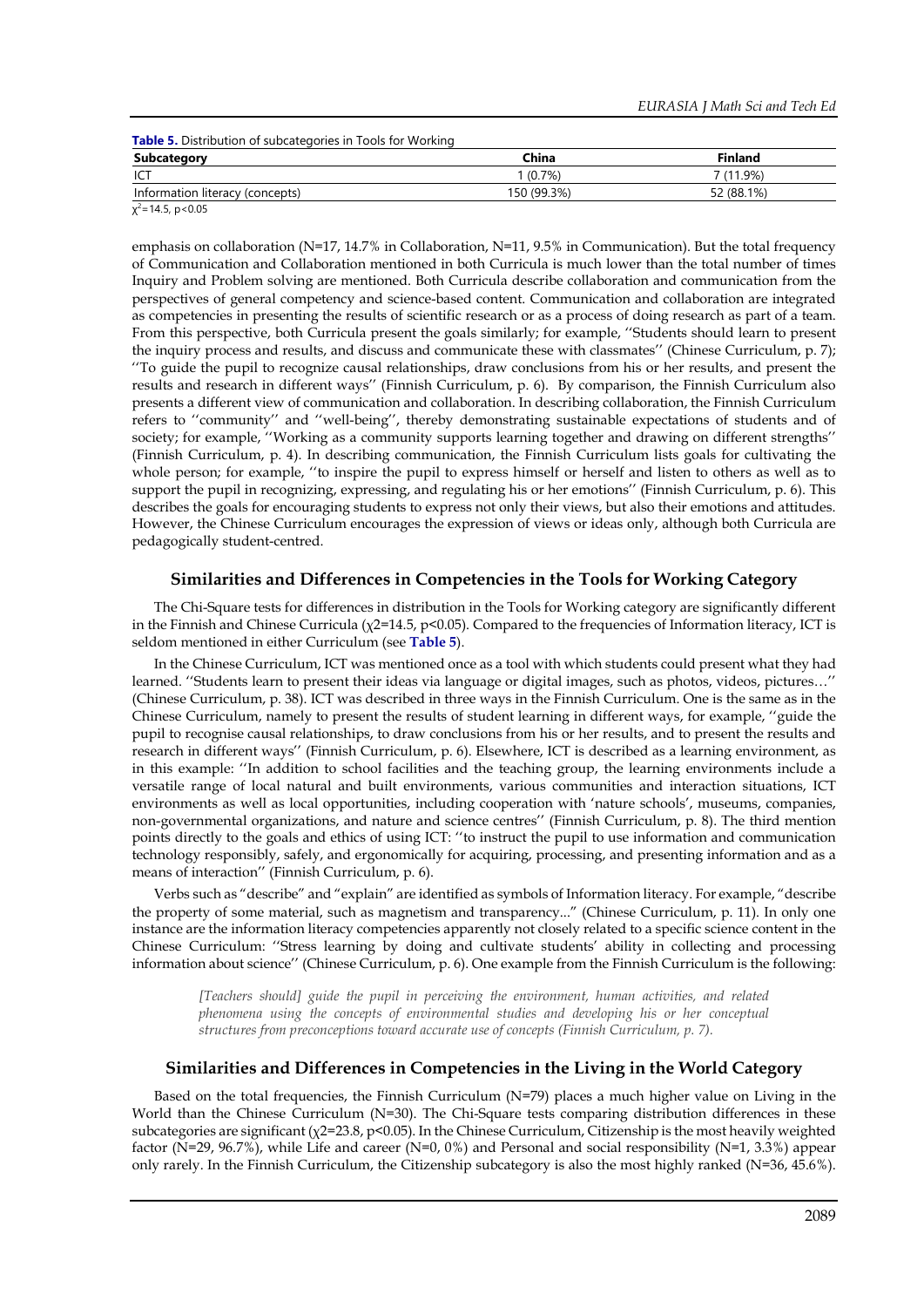#### *Wang et al. / 21st Century Competencies in Science Curricula*

| <b>Table 6.</b> Distribution of subcategories in Living in the world |            |                |  |
|----------------------------------------------------------------------|------------|----------------|--|
| Subcategory                                                          | China      | <b>Finland</b> |  |
| Citizenship                                                          | 29 (96.7%) | 36 (45.6%)     |  |
| Life and career                                                      | $0(0.0\%)$ | 27 (34.2%)     |  |
| Personal and social responsibility                                   | 1 (3.3%)   | 16 (20.2%)     |  |
|                                                                      |            |                |  |

**Table 6.** Distribution of subcategories in Living in the World

 $\chi^2$ =23.8, p<0.05

Yet the apparent frequency of Citizenship, life and career (N=27, 34.2%), and Personal and social responsibility (N=16, 20.2%) varies less than in the Chinese Curriculum (see **Table 6**).

Citizenship as described in the science curriculum can be grouped in one of two categories: one is general, while the other is related to environmental issues. Both categories appear in both the Chinese and Finnish Curricula. Citizenship means knowledge, skills and attitudes open to participating in civic-related activities (van den Akker, 2003). From the perspective of the general category, the Chinese Curriculum typically describes citizens as being responsible for ''society''; for example, ''Improve the [students'] ability to facilitate the development of society and the economy" (Chinese Curriculum, p. 2), whereas the Finnish Curriculum normally holds citizens responsible for ''community''; for example, ''[The students] participate in improving the state of their surroundings and in promoting the well-being of the school community" (Finnish Curriculum, p. 4). From the perspective of environmental issues, one description in the Chinese Curriculum specifically connects citizenship with environmental issues: ''[Students] should be aware of their responsibility in protecting the environment and saving resources'' (p. 9). A description of environmental responsibility in the Finnish Curriculum reads, ''[To make students] become acquainted with the rights and duties associated with acting in the environment" (p. 8). The difference is that the Chinese Curriculum only demonstrates the duties of an individual, whereas the Finnish Curriculum contains both personal duties and individual rights.

Life and career are competencies that target happiness and working life in a changeable world. In the Finnish Curriculum, ''well-being'' is widely used in connection with ''health'' or ''safety''; for example, ''in health education, it is essential to learn to understand the factors in the environment and in human activities that support and protect health and promote the development of competence that supports health, well-being, and safety'' (Finnish Curriculum, p. 5). Concern for a healthy mental development is one of the most frequently mentioned aspects of Life and Career in the Finnish Curriculum; for example, ''… support the pupil in recognising, expressing, and regulating his or her emotions'' (Finnish Curriculum, p. 6). But all of the descriptions have a general meaning that is not specifically applicable to a science-related career. In the Chinese Curriculum, this subcategory is completely missing (N=0).

Personal and global social responsibilities involve tolerance and respect for people of other backgrounds, races, ethnicities and lifestyles; respect for one's own cultural heritage and the heritage of others; and expanded cultural and global awareness and sensitivity (Musil, 2009; van den Akker, 2003). This subcategory is lacking in the Chinese Curriculum (N=1, 3.3%), where we find only this description: ''Respect other persons' emotions and attitudes in inquiry activities'' (Chinese Curriculum, p. 8). In the Finnish Curriculum, Personal and social responsibility is mentioned 16 times, and different perspectives are illustrated. For example, this statement – ''using versatile regional examples and topical news items, the pupils learn to perceive the natural environment and human activities in Finland, the Nordic countries, Europe, and other continents'' (Finnish Curriculum, p. 8) – implies the need to understand other cultures and foster global awareness. The Finnish Curriculum also highlights the importance of respecting oneself and others: ''the pupils practise their emotional skills and promote mental wellbeing, such as respecting themselves and others according to their age'' (Finnish Curriculum, p. 3).

### DISCUSSION

The length of the Chinese text is much longer than the Finnish text. Moreover, the Chinese Curriculum includes detailed and well-organized objectives closely related to a specific content of a scientific discipline. Although the Finnish Curriculum does outline objectives and goals (*Lehrplan*) as does the Chinese Curriculum, it does not provide a detailed list of requirements for specific science content. The Chinese Curriculum is written from the desired outcomes of student learning, which usually starts with the words "Students should …" By contrast, the Finnish Curriculum usually starts with the teachers' objectives, using the words "Teachers should …" These differences reflect the different functions of the national curriculum and the role of teachers in each country. The Chinese Curriculum is more closely aligned with the American curriculum tradition, in which teacher instructions follow precise checklists that describe students' expected outcomes. By contrast, the Finnish Curriculum adheres to the *Didaktik* tradition. Teachers are treated as active professionals, and given only a guideline for teaching; they themselves select the content and construct a meaningful curriculum for their students.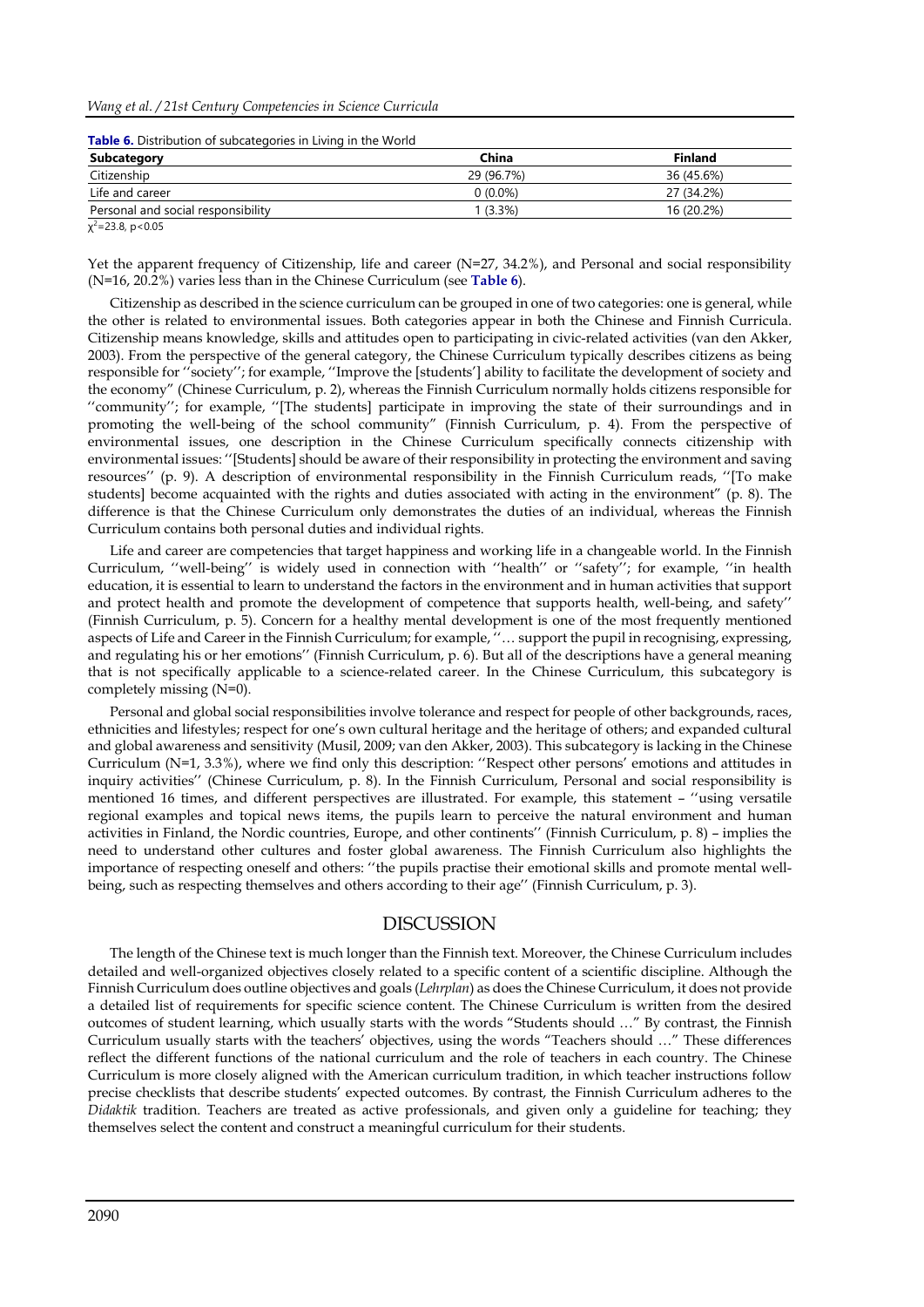The quantitative data give the following results: the density of appearance of competencies for the 21<sup>st</sup> century in the Chinese Curriculum is lower than in the Finnish Curriculum; the variance between the frequencies of each competency in the Chinese Curriculum is greater than in the Finnish Curriculum. These quantity differences illustrate potentially different aims of teaching and learning, which connect with different educational traditions. In Finland there has been a long tradition of having a short national level curriculum in order to give more autonomy to the local level for planning and implementation, thereby leaning to the *Didaktik* educational tradition. In addition, the Finnish Curriculum with its relatively balanced statements of the different competencies shows a conformity with the idea of *Bildung*, which seeks to develop the whole person, even in a subject curriculum. By contrast, the character of the Chinese Curriculum appears to be closer to the Anglo-American curriculum tradition, whose tendency has been to guide and systematize school education, with an emphasis on aims in science itself with limited linkage to the broader goals of Living in the World and insufficient values in personality aspects.

The shortage of aims in the Living in the World category in the Chinese Curriculum makes the argument above stronger, as the category Living in the World is the one intended to highlight the non-instrumental domain in science education, thus revealing the expectation of holistic individual development. In this category, Life and career and personal and social responsibilities are almost totally absent from the Chinese Curriculum, although in Chinese educational systems rational living and moral aspects of education are usually discussed. This feature implies the influence of an Anglo-American curriculum, which concentrates on the instrumental aspect of education, instead of regarding science education as a means to develop the whole person. However, since "Society and Moral Education" is an independent subject in Chinese primary schools, it makes the failure to integrate the moral and cultural aspects into the science Curriculum to some extent reasonable.

The Living in the World category is well balanced in the Finnish Curriculum, which shows that noninstrumental aspects have been considered in its development. This aligns closely with *Bildung-Didaktik*, in which moral values are among the key features (Autio, 2014). Yet the *Bildung-Didaktik* tradition *per se* cannot fully explain the emphasis on competencies in Living in the World in the Finnish Curriculum. For example, most units belonging to its subcategory "Personal and social responsibility" relate to goals for learning cultural geography. The subject area of cultural geography is not covered at all in the Chinese Curriculum. In fact, there are many historical and social reasons that account for the differences in subject area coverage in both Curricula. Thus, quantitative data alone cannot fully explain these divergences or, in some cases, even cover the underlying differences.

Nevertheless, how words are used in the texts could help explain some of the variants in emphases and tentative alignments of the curriculum theories. In the Chinese Curriculum terms or key words used to describe general objectives are "scientific literacy" and "scientific inquiry". In the Finnish Curriculum, "well-being", "community" and "sustainable development" are the terms that appear as broad aims. This distinction suggests that the Chinese Curriculum was designed to achieve specific outcomes in knowledge and skills. The aims of science education have been emphasised but mainly limited to the domain of science in the Chinese Curriculum. By contrast, the Finnish Curriculum includes aims for cultivating individuality and the student as a whole, with complementary aims outside science *per se*. Overall, the Chinese Curriculum is written from the perspective of "transferring knowledge to the learner", instead of emphasising the holistic development of students in society and for society. This indicates that the Chinese Curriculum tends to align with the Anglo-American tradition, while the Finnish Curriculum follows the *Bildung-Didaktik* tradition.

Coverage of aspects in the same competency differs in the two Curricula, although similarities are also found in the quantitative data. For example, ICT is only described as a tool for student presentation in the Chinese Curriculum. But in the Finnish Curriculum, goals for ethical use of ICT have been mentioned, revealing an underlying difference in educational ideology. This relates to the moral aspect of the *Bildung-Didaktik* tradition. Another example is seen in the category of Communication. Here the Chinese Curriculum is concerned only with the knowledge and skill to communicate information, whereas the Finnish Curriculum includes how to communicate emotion. This implies that the Finnish Curriculum has given consideration to the formation of the students themselves and how they are linked it to the world, ideas that adhere to the tradition of *Bildung-Didaktik*. The limitation of the Chinese Curriculum to instrumental means of communication and its focus on knowledge or skills alone suggests a limited connection with the *Bildung-Didaktik* and the heritage of Chinese wisdom, both of which include moral and self-development considerations.

Each Curriculum shares similar emphasis on Critical thinking and Creative thinking in quantity. However, this apparent similarity originates from different historical backgrounds. In a *Bildung-Didaktik* culture, critical thinking and creative thinking have been encouraged for a long time (Autio, 2014). It is an educational culture that values dialogue in each lesson and encourages critical thinking and creative thinking in class. Moreover, these competencies are considered the founding rationale for developing the holistic individual. By contrast, in traditional Chinese educational cultures, for example, that of Confucius in the Song Dynasty, education was intended to cultivate obedient citizens or to be a tool for society. With the modernization of Chinese education after 1900, and extensively after the 1980s, the curriculum aims started to change, and critical thinking and creativity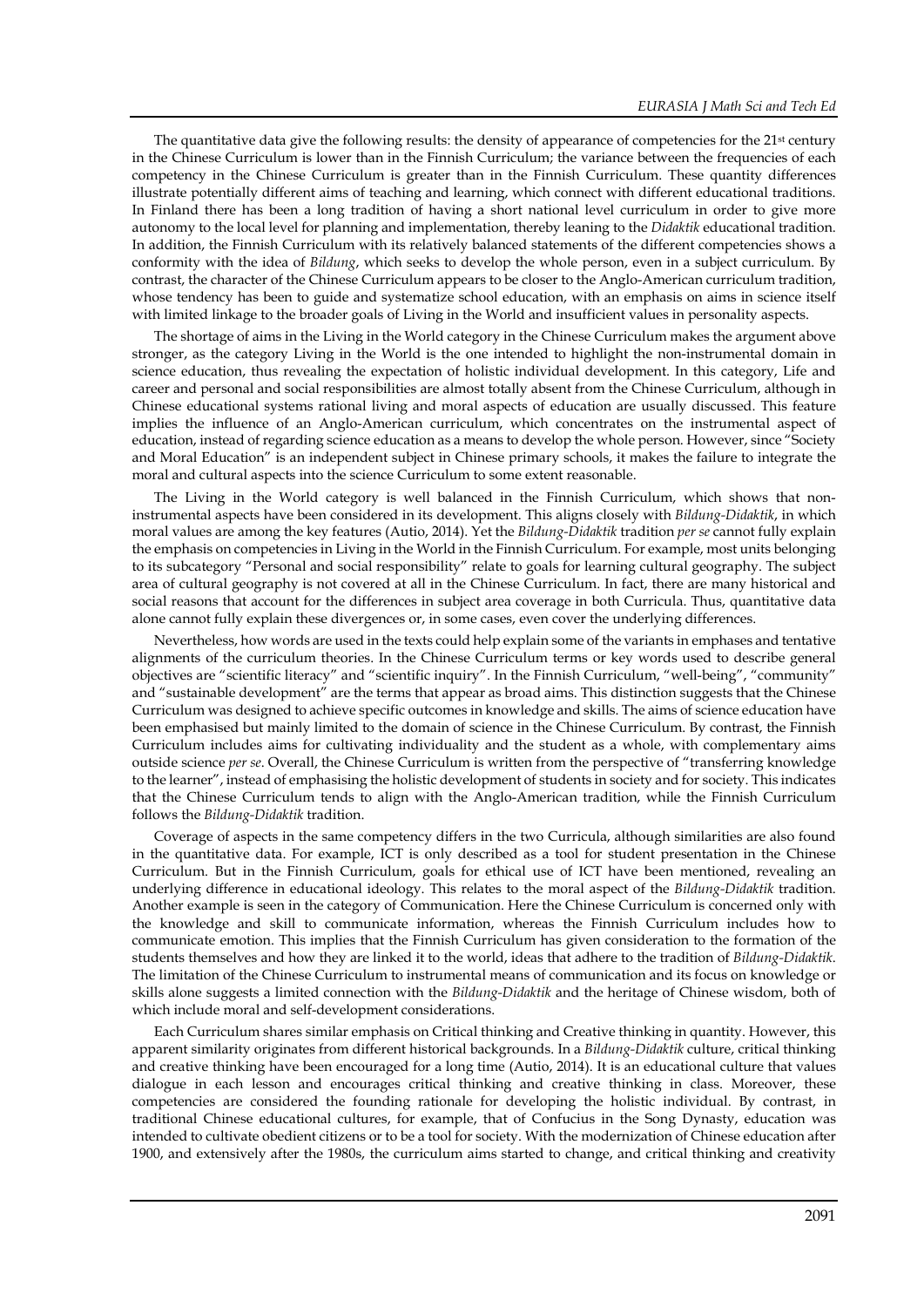became valued. In particular, the pursuit and discussion of cultivating citizens with critical and creative thinking competencies started from societal needs in the new century, especially the needs of talented global-level Chinese scientists. Thus, needs outside society or needs for political reasons were the starting points for the emphasis on these cognitive skills in the new Chinese Curriculum. Emphasis on the interaction of education and society is one of the features of the Anglo-American curriculum tradition. By contrast, the Finnish Curriculum can trace its origins back to *Bildung* culture, with its aims of cultivating holistic, moral individuals and individual rationality, even if the emphasis is inevitably influenced by current societal needs learned from the Anglo-American curriculum tradition.

The quantitative results of the present research show that aims for "Citizenship" in the Chinese Curriculum are only a few degrees lower than in the Finnish Curriculum. However, citizenship is typically described in the Chinese Curriculum as being the duties each person owes society. In the Finnish Curriculum the description of citizenship begins with both the rights and duties of an individual to society. These similarities and differences are related to how citizenship and freedom are understood in each country. Science education in Finland is seen as a tool that enables the development of the learners' individuality, which is consistent with the aims of the *Bildung-Didaktik* tradition. Finnish education has for years discussed the role of an active citizenry, whereby an individual lives in society and actively participates in constructing that society. It was Snellman who, in the nineteenth century, emphasised the role of *Bildung* and introduced questions related to citizenship into the Finnish education. By contrast, the Chinese Curriculum indicates that science education itself is the goal, and learning science is for educating the individual, who is expected to be a tool in building the society. However, the duty aspects of citizenship in both Curricula demonstrate a similarity. In Finland and China the idea of freedom is inward and limited: it rests on the premise that an individual lives in a society and must take responsibility for that society. However, the understanding of freedom in each country has evolved from different cultural traditions. The concept of freedom in the Finnish Curriculum derives from the *Bildung* culture. In China this understanding arises from traditional wisdom, such as Taoism.

Some similar features in the two Curricula show the resemblance of tasks or routes in designing a subject-based curriculum. "Inquiry" and "Information literacy" are the two major competencies appearing in both the Chinese and the Finnish Curricula, and are the competencies most closely related to knowledge and skills in science. This feature also relates with the aim changes of science education. Modern science education aims at cultivating reflective citizens with the ideas of science, understanding the nature of science, and ability to engage with science related issues at personal and social levels, instead of merely knowledge of science itself (Ferreira & Morais, 2013; OECD, 2013). Competency in the use of ICT is not emphasized in either primary science Curriculum, and the frequency of competency in ICT use is low in both, perhaps because ICT is a tool for building a learning and teaching environment or for supporting students' learning processes and outcomes or products. It is understandable that it is only a minor component of both Curricula. Moreover, ICT itself is an important discipline in the Chinese education as a whole, which dilutes the emphasis of ICT in the science Curriculum. Although there is no specific subject teaching of ICT in the Finnish educational system, the national curriculum has declared the importance of ICT as one of the "seven transversal competences" in the core curriculum and the aims of ICT are integrated into each subject. These similarities illustrate that, although many generic competencies are integrated, instruction in the competencies related to certain subjects is still the main task in each disciplinary area.

### CONCLUDING REMARKS

This study investigated the integration of aims for learning  $21st$  century competencies in the National Primary Science Curricula of China and Finland. Features that are both similar and different were found. In general, most of the 21st century competencies listed in the framework have been integrated into the Curriculum in both countries. Both Curricula showed an emphasis on aims related to science education, such as inquiry and information literacy. This echoes the aim changes of science education, which have been developed from narrow aims of knowledge or competencies within science itself to goals for understanding the nature of science, as well as being scientific literate.

But the results demonstrate more differences in the integration of the aims of 21<sup>st</sup> century competencies based on the adherence to different curriculum theories. The Chinese Curriculum has a tendency to align with the Anglo-American curriculum tradition, whereas the Finnish Curriculum is more aligned with the *Bildung-Didaktik* tradition. The aims for learning 21st century competencies that are integrated into the Finnish Curriculum are under the educational aims for development of a moral and holistic individual, which regards learning science as a means to that ends. However, the aims for learning 21<sup>st</sup> century competencies are not well integrated into the Chinese Curriculum. There is not enough consideration of cultivating the whole person in the science context. Formulating aims for scientific literacy is the main theme in the Chinese Curriculum, where a significant deficiency appears in the Living in the World category.

If we want to teach 21st century competencies by means of a disciplinary educational approach, it is important to clarify the purpose of education, which in our view should centre on cultivating a holistic individual. With that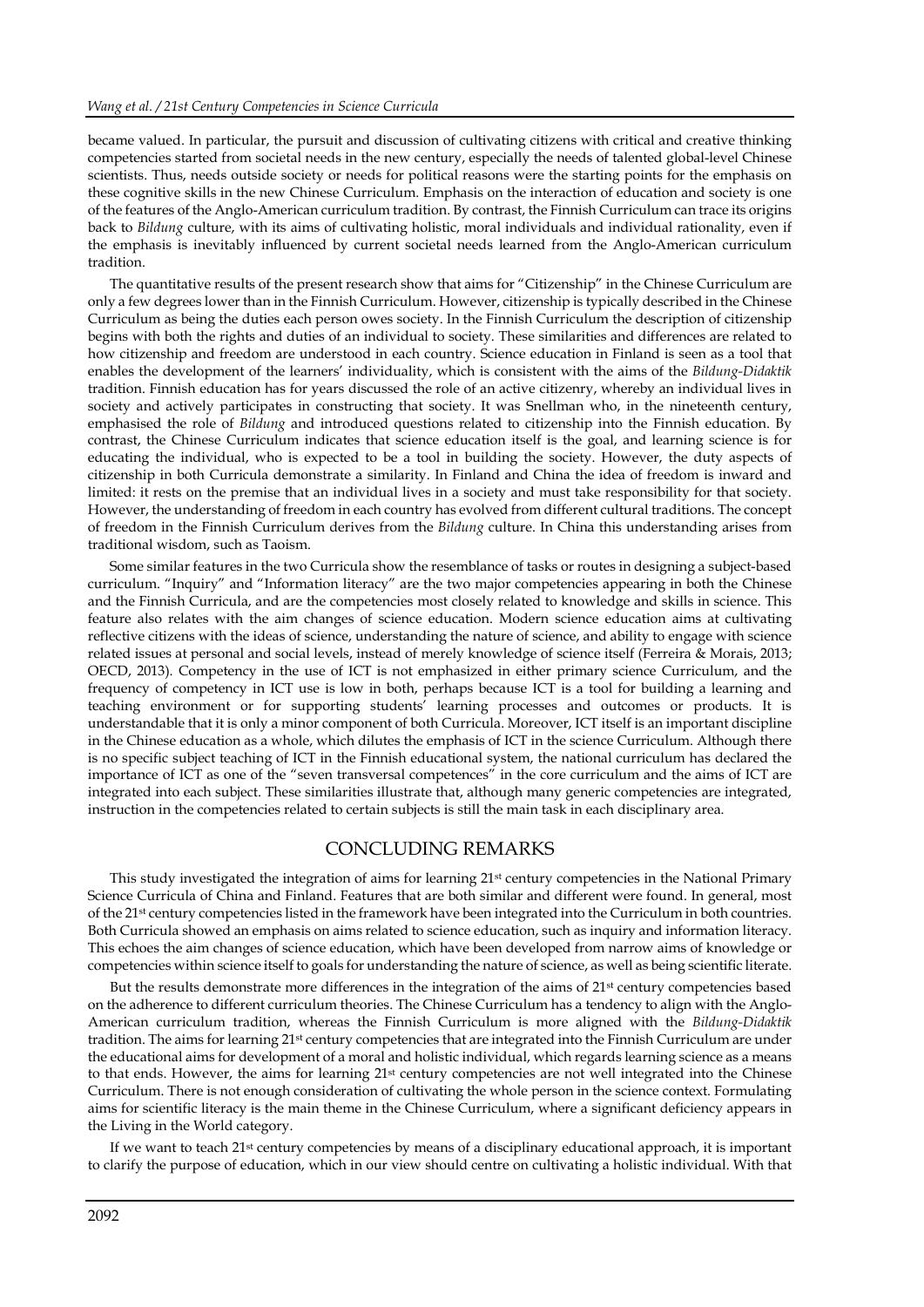purpose, moral, cognitive, aesthetic and practical elements all need to be considered in designing a curriculum. For example, in science education, both the Chinese and the Finnish Curricula show a shortage of aesthetic elements. Disciplinary knowledge and skills should not be left behind, but they must be seen as powerful resources for the ultimate educational ends. The Anglo-American traditions show an operational approach to implementing the teaching of 21st century competencies, and the Anglo-American national curriculum lists clearly expected outcomes. This could be helpful for subject teachers who lack experience in teaching these competencies. But the central purpose of education should be remembered as teachers become sophisticated in subject contents and skills. Countries can learn ways to achieve educational goals from each other. But ultimately, each country needs to develop its own theories and its practices in accordance with its particular history, society and traditions.

### **REFERENCES**

- Abd-El-Khalick, F., BouJaoude, S., Duschl, R., Lederman, N. G., Mamlok-Naaman, R., Hofstein, A., . . . Tuan, H. (2004). Inquiry in science education: International perspectives. *Science Education, 88*(3), 397-419. <https://doi.org/10.1002/sce.10118>
- Aktamis, H., & Ergin, O. (2008). The effect of scientific process skills education on students' scientific creativity, science attitudes and academic achievements*.* Paper presented at the *Asia-Pacific Forum on Science Learning and Teaching*, *9*(1), 4.
- Ananiadou, K., & Claro, M. (2009). 21st century skills and competences for new millennium learners in OECD countries*. OECD Education working papers*.<https://doi.org/10.1787/218525261154>
- Anderson, R. D. (2007). Inquiry as an Organizing Theme for Science Curricula. In S. K. Abell & N.G. Lederman (Eds.), *Handbook of Research on Science Education* (pp. 807-830). London: Lawrence Erlbaum Associates, Publishers.
- Apple, M. W. (1993). The politics of official knowledge: Does a national curriculum make sense? *Discourse: Studies in the Cultural Politics of Education, 14*(1), 1-16.<https://doi.org/10.1080/0159630930140101>
- Autio, O., Kaivola, T., & Lavonen, J. (2007). Context-based approach in teaching science and technology. In E. Pehkonen, M. Ahtee, & J. Lavonen, (Eds.), *How Finns learn mathematics and science* (pp. 199-210). Rotterdam: Sense Publishers.
- Autio, T. (2014). The Internationalization of Curriculum Research. In W. Pinar (Ed.), *International handbook of curriculum research* (pp. 17-31). New York, NY: Routledge.
- Benade, L. (2014). Knowledge and educational research in the context of 'Twenty-first century learning'. *European Educational Research Journal, 13*(3), 338-349[. https://doi.org/10.2304/eerj.2014.13.3.33](https://doi.org/10.2304/eerj.2014.13.3.33)
- Binkley, M., Erstad, O., Herman, J., Raizen, S., Ripley, M., Miller-Ricci, M., & Rumble, M. (2012). Defining Twenty-First Century Skills. In P. Griffin, B. McGaw, & E. Care (Eds.), *Assessment and Teaching of 21st Century Skills* (pp. 17-66). Dordrecht: Springer Netherlands.
- Boh Podgornik, B., Dolničar, D., & Glažar, S. A. (2017). Does the Information Literacy of University Students Depend on their Scientific Literacy? *Eurasia Journal of Mathematics, Science and Technology Education, 13*(7), 3869-3891.<https://doi.org/10.12973/eurasia.2017.00762a>
- Burden, J., & Hall, A. (2005). Biology in the twenty first century: A new curriculum for school science. *Journal of Biological Education, 40*(1), 6-10.<https://doi.org/10.1080/00219266.2005.965600>
- Cropley, A. J. (2011). Definitions of creativity. In M. A. Runco, & S. R. Pritzker (Eds.), *Encyclopedia of creativity (second edition)* (pp. 358-368). San Diego: Academic Press.<http://dx.doi.org/10.1016/B978-0-12-375038-9.00066-2>
- Cuban, L. (1992). Curriculum Stability and Change. In P. W. Jackson (Ed.), *Handbook of Research on Curriculum* (pp. 216-247). NY: Macmillan.
- Deng, Z. (2015). Content, Joseph Schwab and German Didaktik. *Journal of Curriculum Studies, 47*(6), 773-786. <https://doi.org/10.1080/00220272.2015.1090628>
- Ding, B. P., & Wang, F. (2017). Didactics meets curriculum studies in the context of teacher education in mainland China: a historical and comparative perspective .In Lee J. C., Kennedy K. J. (Eds.), *Theorizing teaching and learning in Asia and Europe: A conversation between Chinese curriculum and European didactics*. Georgetown: Taylor and Francis.
- Ding, B.P. (2015). Science Education in Mainland China. In R. Gunstone (Ed.), *Encyclopedia of Science Education* (pp. 882-889). Dordrecht: Springer Netherlands.
- Eisenberg, M., Lowe, C. A., & Spitzer, K. L. (2004). *Information literacy: Essential skills for the information age* (2nd ed.). Westport, CT: Libraries Unlimited.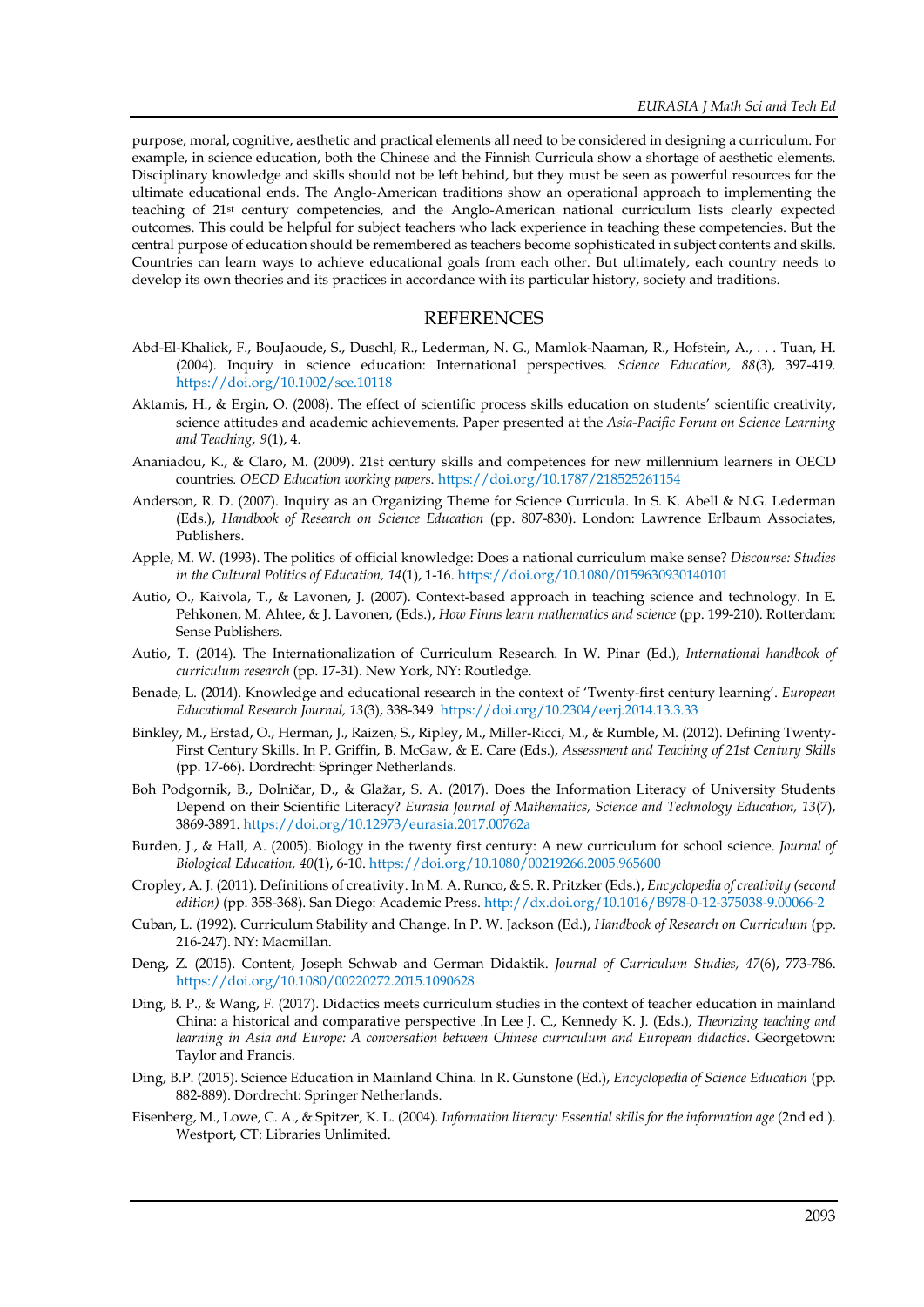- European Union, Education and Culture DG. (2008). *Key Competences for lifelong learning: European reference framework.* Luxembourg: Office for Official Publications of the European Communities. Retrieved from [https://publications.europa.eu/en/publication-detail/-/publication/5719a044-b659-46de-b58b-](https://publications.europa.eu/en/publication-detail/-/publication/5719a044-b659-46de-b58b-606bc5b084c1)[606bc5b084c1](https://publications.europa.eu/en/publication-detail/-/publication/5719a044-b659-46de-b58b-606bc5b084c1)
- Eylon, B.-S., & Linn, M. C. (1988). Learning and Instruction: An Examination of Four Research Perspectives in Science Education. *Review of Educational Research, 58*(3), 251-301. <https://doi.org/10.3102/00346543058003251>
- Ferreira, S., & Morais, A. M. (2013). The nature of science in science curricula: Methods and concepts of analysis. *International Journal of Science Education, 35*(16), 2670-2691.<https://doi.org/10.1080/09500693.2011.621982>
- Finnish National Board of Education (2016). *National core curriculum for basic education 2014*. Helsinki: National Board of Education.
- Fisher, R. (1991). *Teaching children to think* (Reprinted.). Hempstead: Simon and Schuster Education.
- Goedegebuure, L., & Van Vught, F. (1996). Comparative higher education studies: The perspective from the policy sciences. *Higher Education, 32*(4), 371-394[. https://doi.org/10.1007/BF00133253](https://doi.org/10.1007/BF00133253)
- Hopmann, S. (2007). Restrained Teaching: The Common Core of Didaktik. *European Educational Research Journal, 6*(2), 109-124.<https://doi.org/10.2304/eerj.2007.6.2.109>
- Hoskins, B., & Fredriksson, U. (2008). *Learning to learn: What is it and can it be measured?* Retrieved from <https://doi.org/10.2788/83908> <http://urn.kb.se/resolve?urn=urn:nbn:se:miun:diva-7810>
- John-Steiner, V. (2011). Collaboration. In M. A. Runco, & S. R. Pritzker (Eds.), *Encyclopedia of creativity (second edition)* (pp. 222-225). San Diego: Academic Press[. http://dx.doi.org/10.1016/B978-0-12-375038-9.00039-X](http://dx.doi.org/10.1016/B978-0-12-375038-9.00039-X)
- Kind, P. M., & Kind, V. (2007). Creativity in science education: Perspectives and challenges for developing school science. *Studies in Science Education, 43*, 1-37. Retrieved from <https://search.proquest.com/docview/222845211?accountid=11365>
- Lampiselkä, J., Ahtee, M., Pehkonen, E., Meri M. & Eloranta, V. (2007). Mathematics and science in Finnish comprehensive school. In E. Pehkonen, M. Ahtee, & J. Lavonen, (Eds.), *How Finns learn mathematics and science* (pp. 35-47). Rotterdam: Sense Publishers.
- Lavonen, J., & Laaksonen, S. (2009). Context of teaching and learning school science in Finland: Reflections on PISA 2006 results. *Journal of Research in Science Teaching, 46*(8), 922-944[. https://doi.org/10.1002/tea.20339](https://doi.org/10.1002/tea.20339)
- Mason, M. (2007). Critical thinking and learning. *Educational Philosophy and Theory, 39*(4), 339-349. <https://doi.org/10.1111/j.1469-5812.2007.00343.x>
- Mayring, P. (2015). Qualitative Content Analysis: Theoretical Background and Procedures. In A. Bikner-Ahsbahs, C. Knipping, & N. C. Presmeg (Ed.), *Approaches to Qualitative Research in Mathematics Education* (pp. 365-380). Springer Netherlands.
- *Merriam-Webster online Dictionary*. Retrieved fro[m http://www.merriam-webster.com/dictionary/communication](http://www.merriam-webster.com/dictionary/communication)
- Millar, R. (2006). Twenty first century science: Insights from the design and implementation of a scientific literacy approach in school science. *International Journal of Science Education, 28*(13), 1499-1521. <https://doi.org/10.1080/09500690600718344>
- Musil, C. (2009). Educating students for personal and social responsibility. In Jacoby, B. & Associates. *Civic engagement in higher education: Concepts and practices* (pp. 49-68). San Francisco: Jossey- Bass.
- National Research Council (2012). *Education for Life and Work: Developing Transferable Knowledge and Skills in the 21st Century*. Washington, DC: The National Academies Press.
- OECD. (2013). PISA draft science framework. http://www.oecd.org/pisa/pisaproducts/Draft%20PISA%202015%20Science%20Framework%20.pdf.
- OECD. (2014). *PISA 2012 results: What students know and can do (volume I, revised edition, February 2014)* Organisation for Economic Co-operation and Development.<https://doi.org/10.1787/9789264208780-en>
- OECD. (2016). *PISA 2015 results (volume I)* Organisation for Economic Co-operation and Development. <https://doi.org/10.1787/9789264266490-en>
- Oliva, P. (1997). The curriculum: Theoretical dimensions. In: New York: Longman.
- Ornstein, A. C., & Hunkins, F. P. (2013). *Curriculum: Foundations, principles, and issues*. Boston: Pearson.
- Pantić, N., & Wubbels, T. (2012). Competence-based teacher education: A change from didaktik to curriculum culture? *Journal of Curriculum Studies, 44*(1), 61-87[. https://doi.org/10.1080/00220272.2011.620633](https://doi.org/10.1080/00220272.2011.620633)
- Pinar, W. (2014). Introduction. In W. Pinar (Ed.), *International handbook of curriculum research* (pp. 1-16). New York, NY: Routledge.